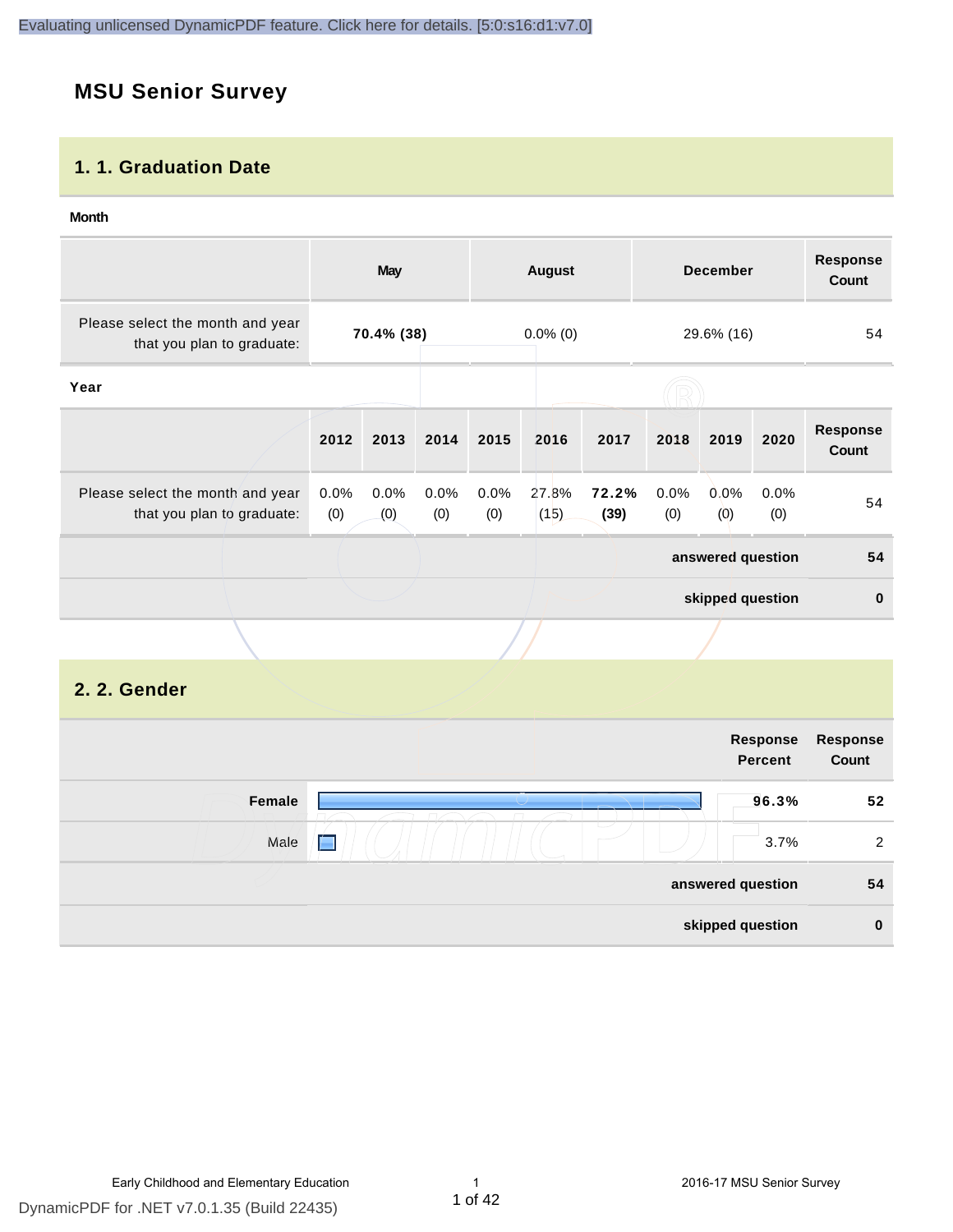#### **3. 3. Ethnic Background**

|                                           |   | <b>Response</b><br><b>Percent</b> |       | <b>Response</b><br>Count |
|-------------------------------------------|---|-----------------------------------|-------|--------------------------|
|                                           |   |                                   |       |                          |
| White                                     |   |                                   | 98.1% | 53                       |
| Black/African-American                    | П |                                   | 1.9%  | 1                        |
| Asian                                     |   |                                   | 0.0%  | $\pmb{0}$                |
| Hispanic/Latino                           |   |                                   | 0.0%  | $\mathbf 0$              |
| American Indian/Alaskan Native            |   |                                   | 0.0%  | $\mathbf 0$              |
| Native Hawaiian/Other Pacific<br>Islander |   |                                   | 0.0%  | $\mathbf 0$              |
| Two or more races                         |   |                                   | 0.0%  | $\mathbf 0$              |
|                                           |   | answered question                 |       | 54                       |
|                                           |   | skipped question                  |       | $\bf{0}$                 |
|                                           |   |                                   |       |                          |

#### **4. 4. Are you a U.S. citizen?**

|            | Response<br><b>Percent</b> | Response<br>Count |
|------------|----------------------------|-------------------|
| <b>Yes</b> | 100.0%                     | 54                |
| No         | 0.0%<br>$\bigcirc$         | $\mathbf 0$       |
|            | answered question          | 54                |
|            | skipped question           | $\mathbf 0$       |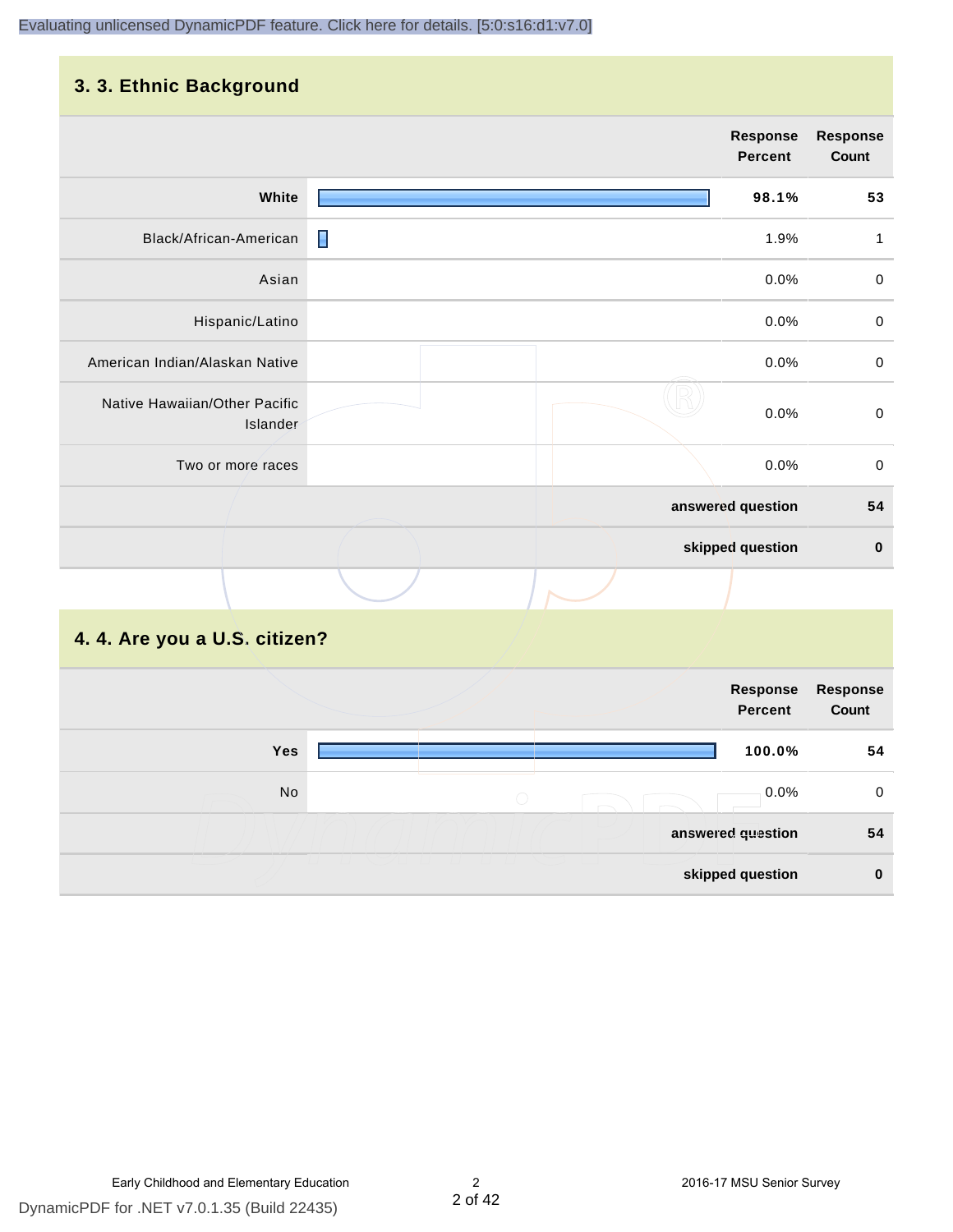# **5. 5. What is your residency classification at MSU? answered question 53 skipped question 1 Response Percent Response Count In-state 79.2% 42** Out-of-state 20.8% 11 International 0.0% 0

DynamicPDF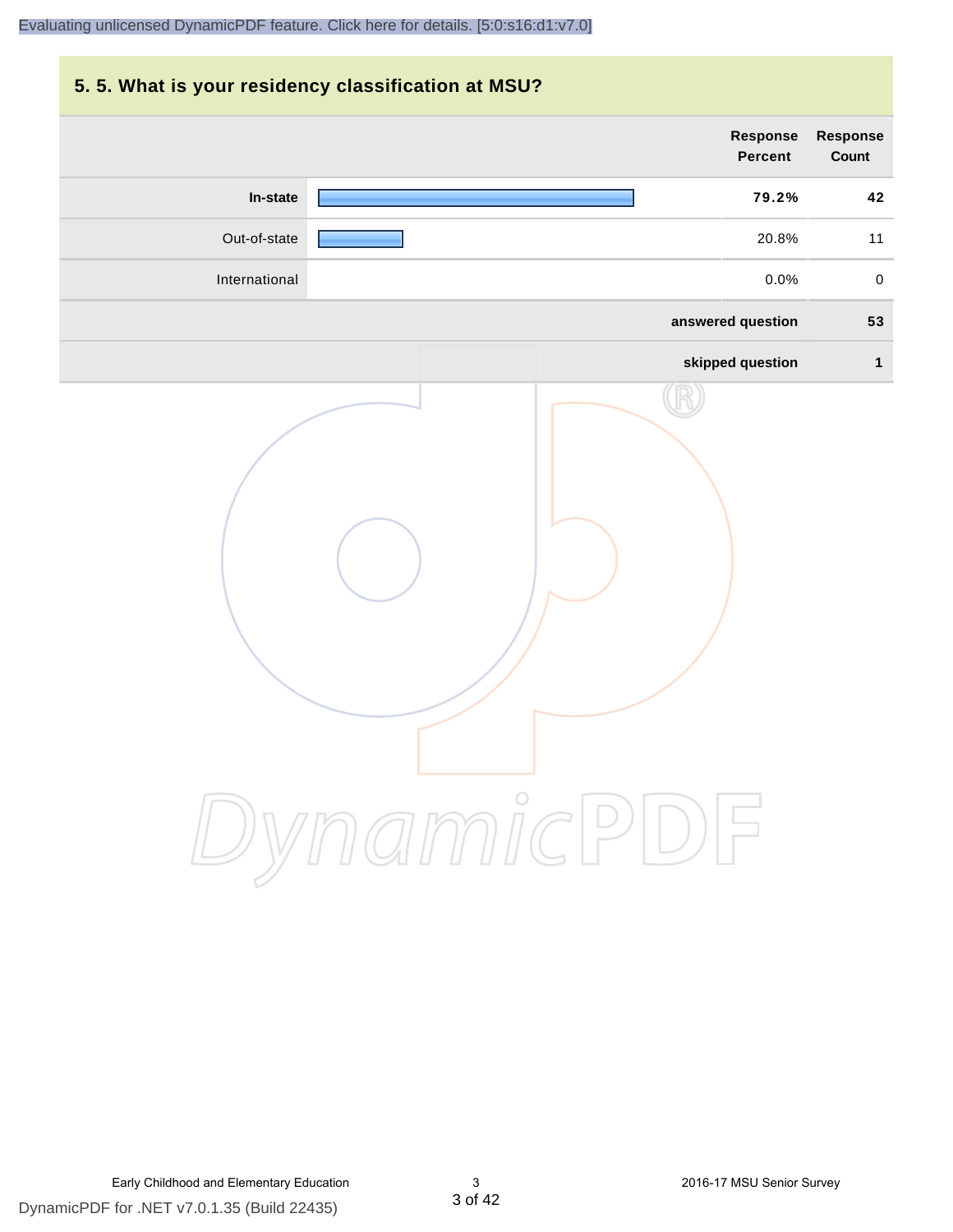| 5.5. What is your residency classification at MSU? |    |
|----------------------------------------------------|----|
| answered question                                  | 53 |
| skipped question                                   |    |

#### **6. 6. Age**

|               | Response<br><b>Percent</b> | <b>Response</b><br>Count |
|---------------|----------------------------|--------------------------|
| 24 or younger | 79.6%                      | 43                       |
| 25-34         | 20.4%                      | 11                       |
| $35 - 44$     | 0.0%                       | $\mathbf 0$              |
| 45 or older   | 0.0%                       | $\mathbf 0$              |
|               | answered question          | 54                       |
|               | skipped question           | $\bf{0}$                 |

#### **7. 7. Has either of your parents received a bachelor's degree?**

|     | Response<br><b>Percent</b> | Response<br>Count |
|-----|----------------------------|-------------------|
| Yes | 50.0%                      | 27                |
| No  | 50.0%                      | 27                |
|     | answered question          | 54                |
|     | skipped question           | $\bf{0}$          |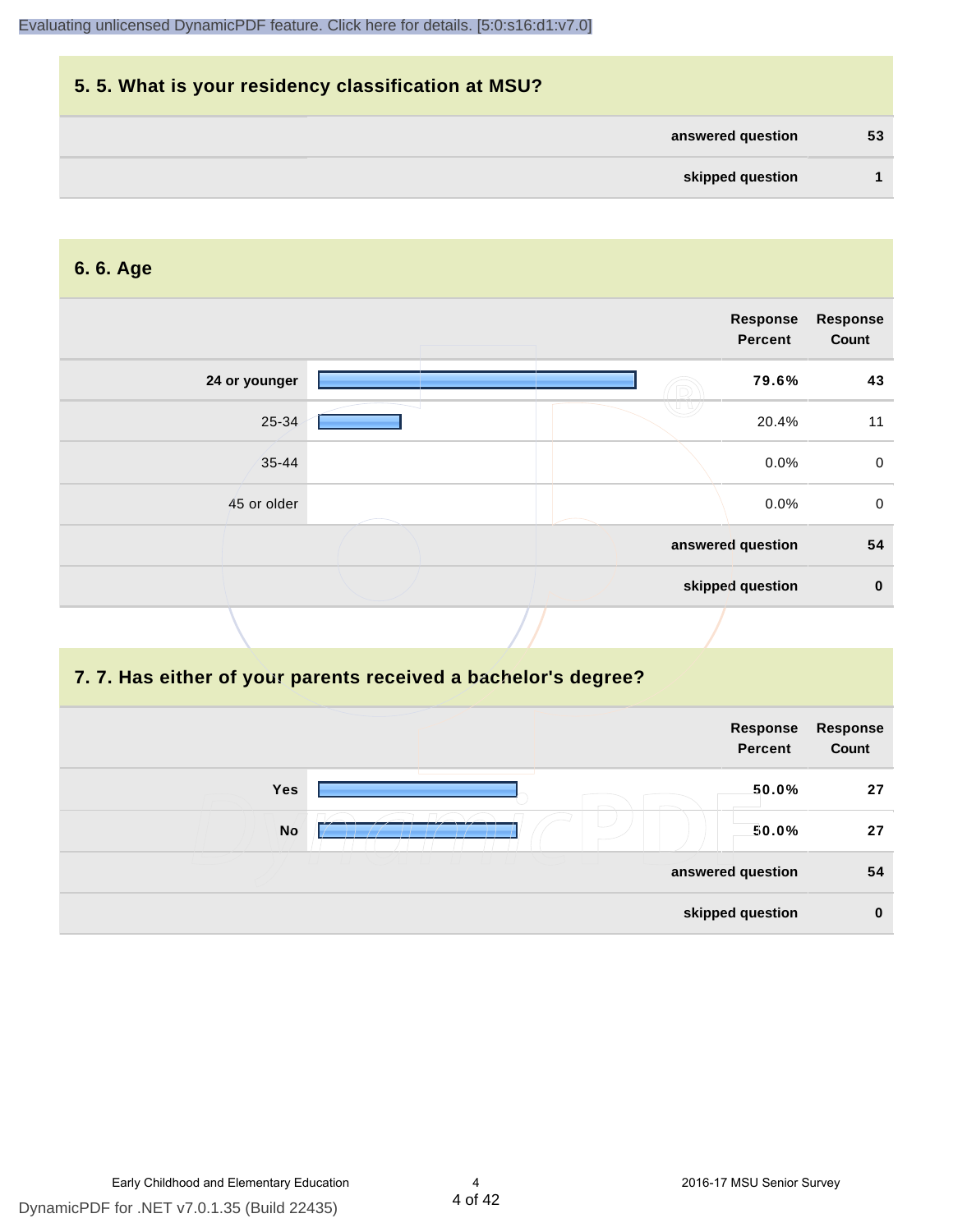#### **8. 8. Has either of your parents received a degree from MSU?**

|           | Response<br>Percent | Response<br>Count |
|-----------|---------------------|-------------------|
| Yes       | 20.4%               | 11                |
| <b>No</b> | 79.6%               | 43                |
|           | answered question   | 54                |
|           | skipped question    | $\bf{0}$          |

| 9.9. What was your original entry status to MSU?    |                                                                                                                                                                                                                                |                                   |                                 |
|-----------------------------------------------------|--------------------------------------------------------------------------------------------------------------------------------------------------------------------------------------------------------------------------------|-----------------------------------|---------------------------------|
|                                                     |                                                                                                                                                                                                                                | <b>Response</b><br><b>Percent</b> | <b>Response</b><br><b>Count</b> |
| <b>Freshman</b>                                     |                                                                                                                                                                                                                                | 53.7%                             | 29                              |
| Transfer from community<br>college/technical school |                                                                                                                                                                                                                                | 40.7%                             | 22                              |
| Transfer from 4-yr institution                      | e de la partie de la partie de la partie de la partie de la partie de la partie de la partie de la partie de la partie de la partie de la partie de la partie de la partie de la partie de la partie de la partie de la partie | 5.6%                              | 3                               |
|                                                     |                                                                                                                                                                                                                                | answered question                 | 54                              |
|                                                     |                                                                                                                                                                                                                                | skipped question                  | $\bf{0}$                        |

**10. 10. How many credits were transferred?**

|             | Response<br><b>Percent</b> | <b>Response</b><br>Count |
|-------------|----------------------------|--------------------------|
| 12 or fewer | 0.0%                       | $\mathbf 0$              |
| 13-30       | 8.0%                       | $\overline{2}$           |
| $31 - 60$   | 44.0%                      | 11                       |
| Over 60     | 48.0%                      | 12                       |
|             | answered question          | 25                       |
|             | skipped question           | 29                       |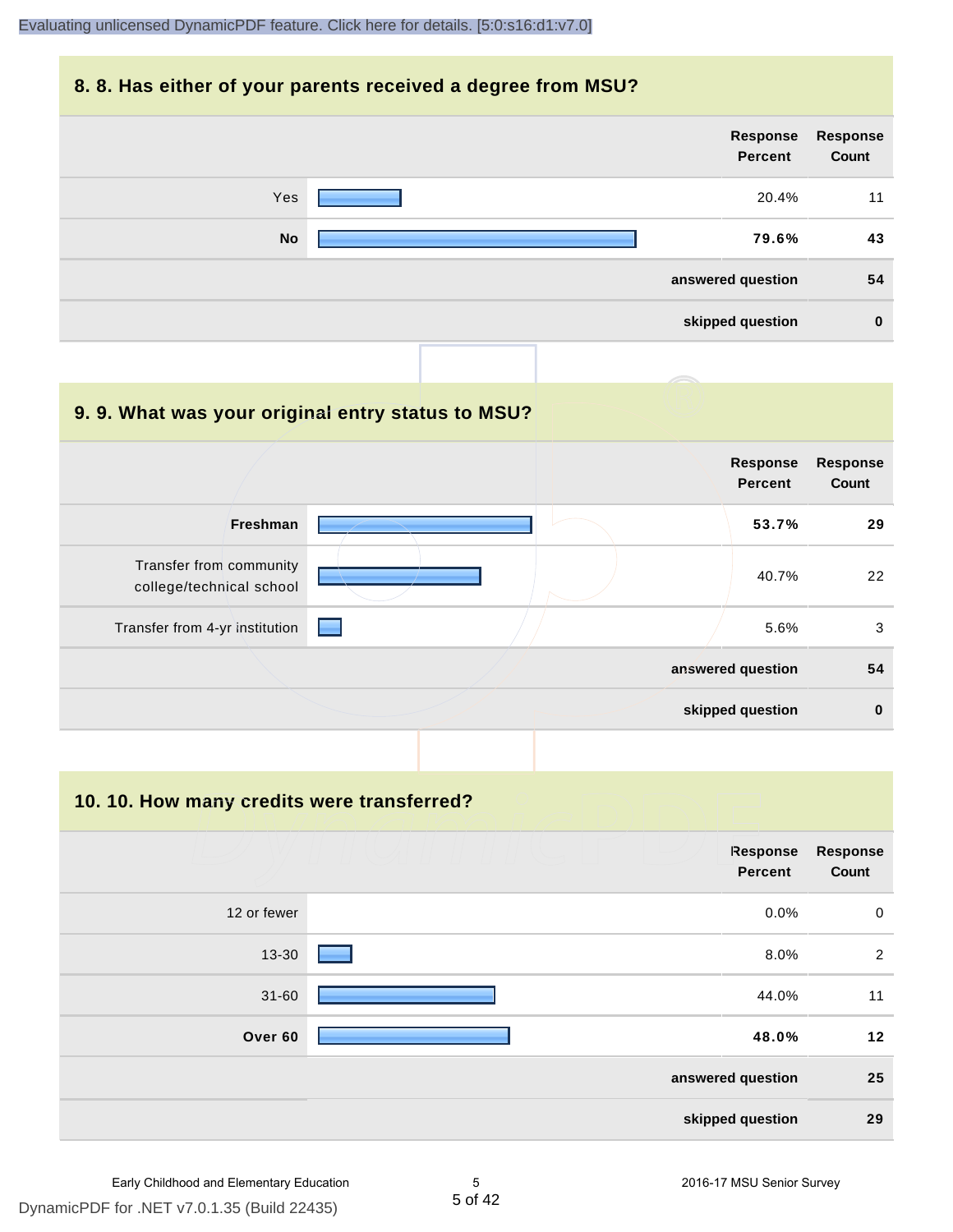#### **11. 11. Approximately what percent of your University Studies (general education) classes did you take at MSU?**

|                                                      |   |  | <b>Response</b><br><b>Percent</b> | <b>Response</b><br>Count |
|------------------------------------------------------|---|--|-----------------------------------|--------------------------|
| <b>Under 25%</b>                                     |   |  | 56.0%                             | 14                       |
| 25-49%                                               |   |  | 16.0%                             | $\overline{4}$           |
| 50-74%                                               |   |  | 20.0%                             | $\sqrt{5}$               |
| 75-100%                                              |   |  | 8.0%                              | $\overline{2}$           |
|                                                      |   |  | answered question                 | 25                       |
|                                                      |   |  | skipped question                  | 29                       |
|                                                      |   |  |                                   |                          |
| 12. 12. What has been your attendance status at MSU? |   |  |                                   |                          |
|                                                      |   |  | <b>Response</b><br><b>Percent</b> | Response<br>Count        |
| <b>Primarily full-time</b>                           |   |  | 98.1%                             | 53                       |
| Primarily part-time                                  | П |  | 1.9%                              | $\mathbf{1}$             |
|                                                      |   |  | answered question                 | 54                       |
|                                                      |   |  | skipped question                  | $\pmb{0}$                |
|                                                      |   |  |                                   |                          |

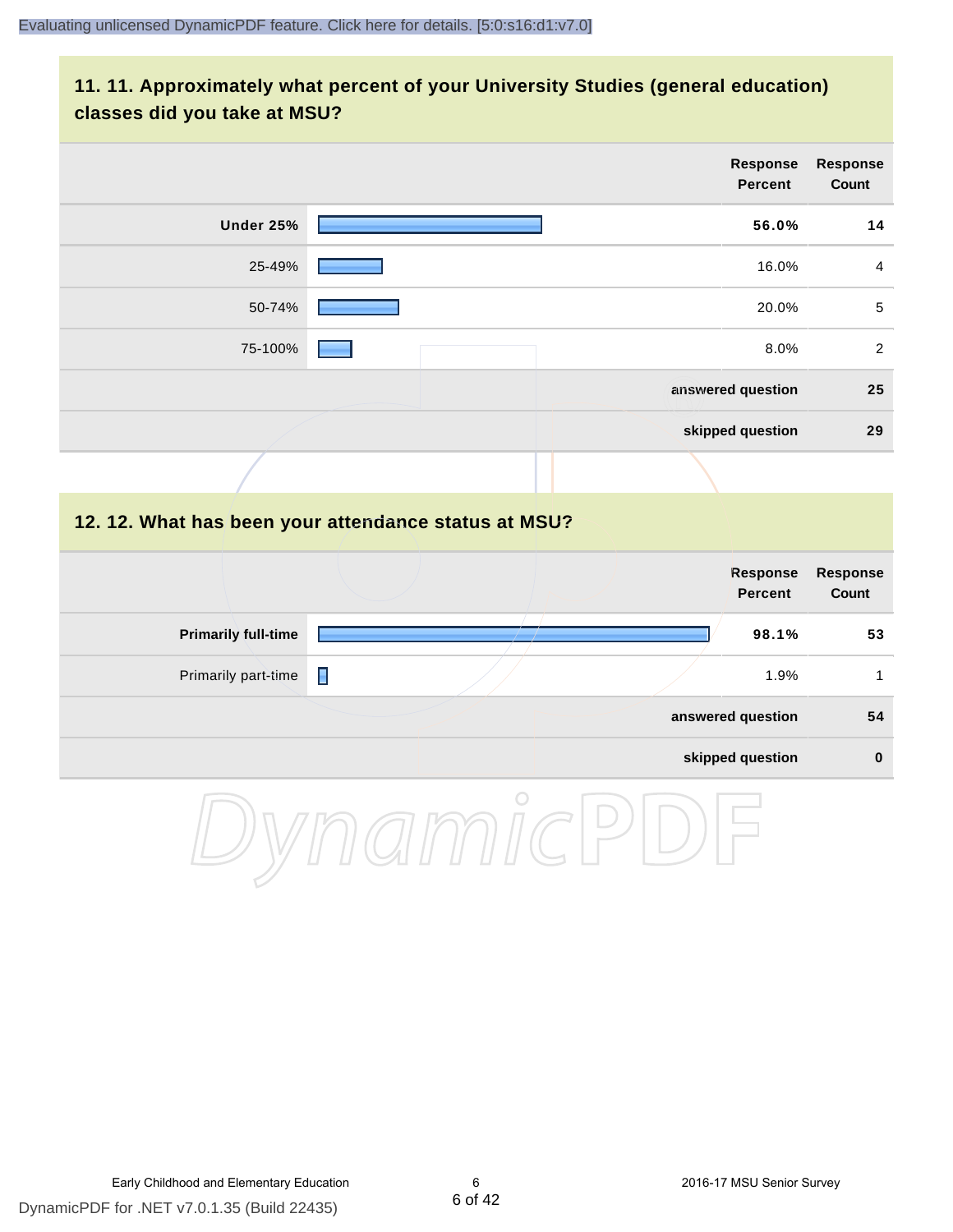#### **13. 13. In which Residential College are you a member?**

|                            |                | <b>Response</b><br>Percent | <b>Response</b><br>Count |
|----------------------------|----------------|----------------------------|--------------------------|
| Do not know                |                | 26.4%                      | 14                       |
| <b>Clark College</b>       |                | 9.4%                       | $\sqrt{5}$               |
| Elizabeth College          |                | 13.2%                      | $\overline{7}$           |
| Franklin-Springer Colleges |                | 11.3%                      | $\,6\,$                  |
| <b>Hart College</b>        |                | 7.5%                       | $\overline{4}$           |
| <b>Hester College</b>      |                | 11.3%                      | $\,6\,$                  |
| <b>Regents College</b>     | $\blacksquare$ | 1.9%                       | $\mathbf{1}$             |
| <b>Richmond College</b>    |                | 17.0%                      | $\boldsymbol{9}$         |
| <b>White College</b>       | $\blacksquare$ | 1.9%                       | $\mathbf{1}$             |
|                            |                | answered question          | 53                       |
|                            |                | skipped question           | $\mathbf{1}$             |

DynamicPDF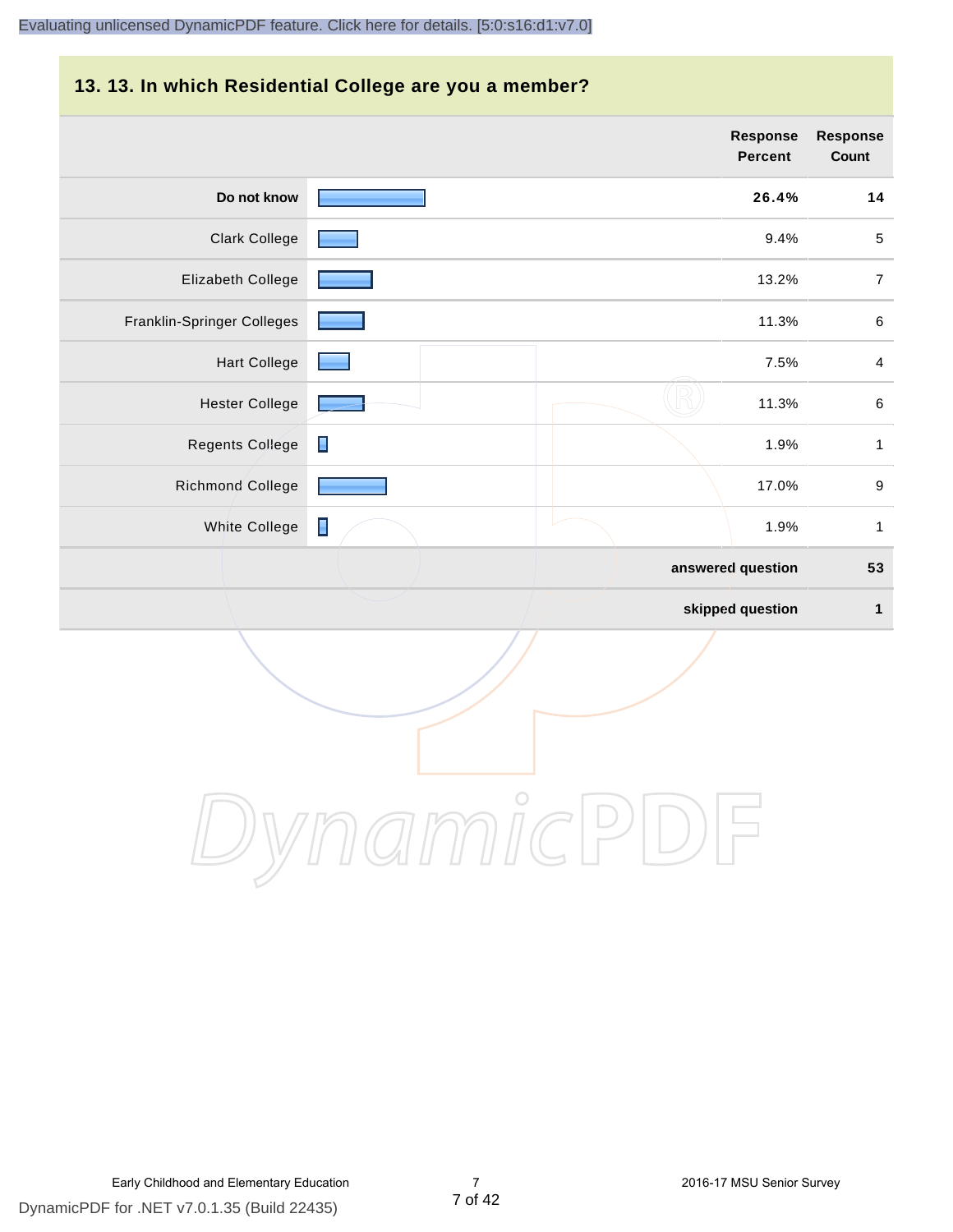| 13. 13. In which Residential College are you a member? |    |
|--------------------------------------------------------|----|
| answered question                                      | 53 |
| skipped question                                       |    |

#### **14. 14. Have you ever received any type of Financial Aid while at MSU? (scholarships, grants, work-study, etc.)**



**15. 15. How many years will it take you to complete your degree from the point of your initial enrollment in college (including any time at a previous institution)?**

|               | Response<br>Percent | <b>Response</b><br>Count |
|---------------|---------------------|--------------------------|
| Two           | 7.4%                | $\overline{4}$           |
| Three         | $\bigcirc$<br>11.1% | 6                        |
| Four          | 63.0%<br>, , , , ,  | 34                       |
| Five          | 13.0%               | $\overline{7}$           |
| Six           | 3.7%<br>■           | $\overline{2}$           |
| More than six | П<br>1.9%           | $\mathbf{1}$             |
|               | answered question   | 54                       |
|               | skipped question    | $\pmb{0}$                |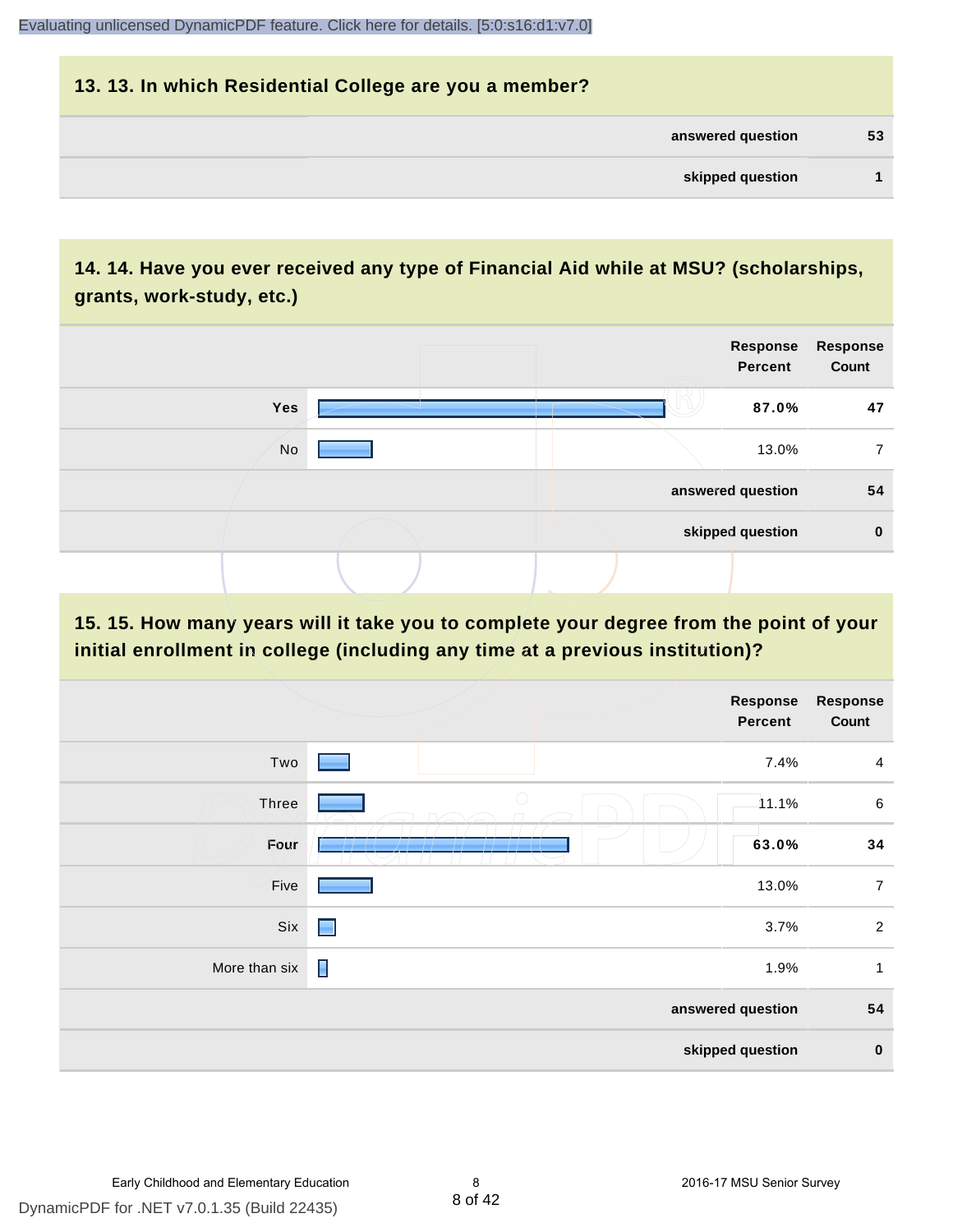#### **16. 16. In what range does your grade point average fall?**

| Response<br>Count         | Response<br>Percent |                |
|---------------------------|---------------------|----------------|
| $\mathbf 0$               | 0.0%                | Less than 2.00 |
| $\mathbf 0$               | 0.0%                | 2.00-2.50      |
| $\ensuremath{\mathsf{3}}$ | 5.6%                | 2.51-3.00      |
| $18$                      | 33.3%               | 3.01-3.50      |
| 33                        | 61.1%               | $3.51 - 4.00$  |
| 54                        | answered question   |                |
| $\pmb{0}$                 | skipped question    |                |
|                           | $\bigcirc$          |                |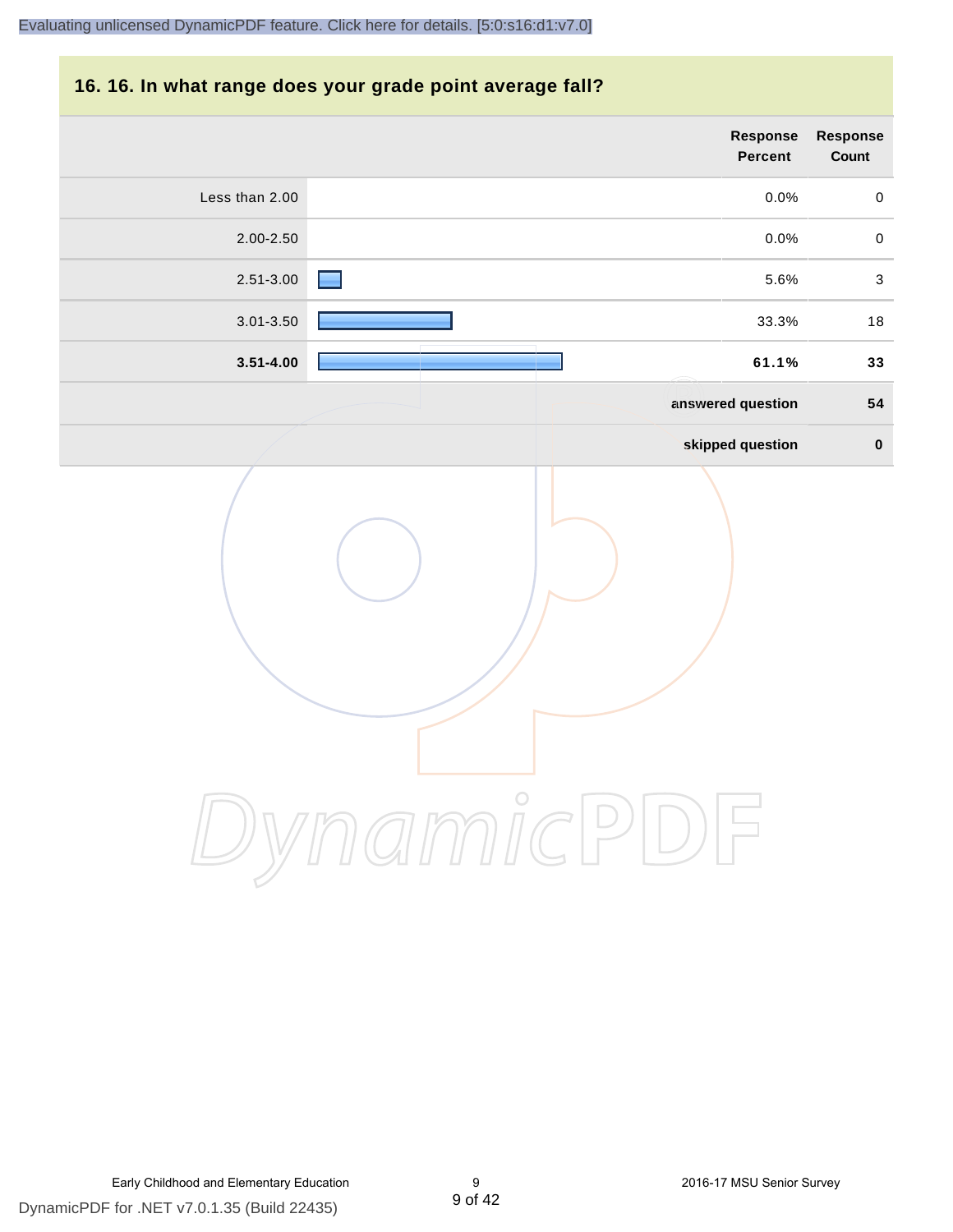|                                                          | Response<br><b>Percent</b> | <b>Response</b><br>Count |
|----------------------------------------------------------|----------------------------|--------------------------|
| Accounting                                               | 0.0%                       | $\mathbf 0$              |
| Advertising                                              | 0.0%                       | $\mbox{O}$               |
| Agricultural Science & Technology<br>(associate's)       | 0.0%                       | $\mbox{O}$               |
| Agricultural Science (bachelor's)                        | 0.0%                       | $\mathbf 0$              |
| Animal Technology/Animal-Equine                          | 0.0%                       | $\mathbf 0$              |
| Animal Technology/Vet Tech,<br>Pre-Vet                   | 0.0%                       | $\mathbf 0$              |
| <b>Applied Physics</b>                                   | 0.0%                       | $\pmb{0}$                |
| Art                                                      | 0.0%                       | $\mathbf 0$              |
| <b>Athletic Training</b>                                 | 0.0%                       | $\mathbf 0$              |
| Biology                                                  | 0.0%                       | $\mbox{O}$               |
| <b>Business Administration</b><br>(associate's)          | 0.0%                       | $\,0\,$                  |
| <b>Business Administration</b><br>(bachelor's)           | 0<br>0.0%                  | $\mbox{O}$               |
| <b>Career &amp; Technical Education</b><br>(associate's) | 0.0%                       | $\mathbf 0$              |
| <b>Career &amp; Technical Education</b><br>(bachelor's)  | 0.0%                       | $\mathbf 0$              |
| Chemistry                                                | 0.0%                       | $\mathbf 0$              |
| Civil Engineering Technology<br>(associate's)            | 0.0%                       | $\boldsymbol{0}$         |
|                                                          | answered question          | 54                       |
|                                                          | skipped question           | $\pmb{0}$                |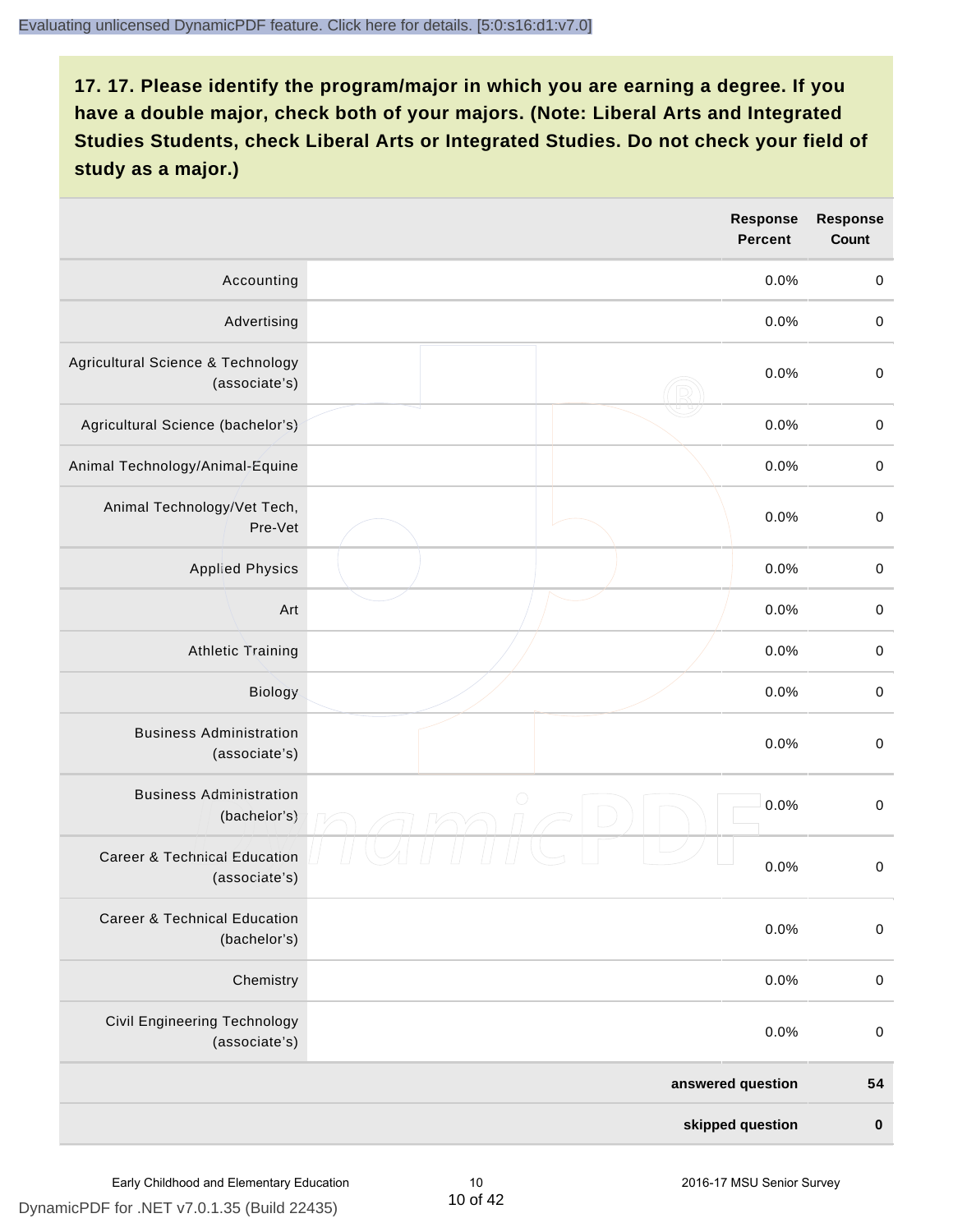| <b>Civil Engineering Technology</b><br>(bachelor's) | 0.0%               | $\mathbf 0$ |
|-----------------------------------------------------|--------------------|-------------|
| <b>Communication Disorders</b>                      | 0.0%               | $\mathbf 0$ |
| <b>Community Health</b>                             | 0.0%               | $\mathbf 0$ |
| <b>Computer Information Systems</b>                 | 0.0%               | $\pmb{0}$   |
| <b>Computer Science</b>                             | 0.0%               | $\mathbf 0$ |
| Creative Writing (BFA)                              | 0.0%               | $\mathbf 0$ |
| <b>Criminal Justice</b>                             | 0.0%               | $\pmb{0}$   |
| Economics                                           | 0.0%               | $\mathbf 0$ |
| <b>Electromechanical Engineering</b><br>Technology  | 0.0%               | $\mathbf 0$ |
| <b>Elementary School Education</b>                  | 92.6%              | 50          |
| Engineering Graphics & Design                       | 0.0%               | $\pmb{0}$   |
| <b>Engineering Physics</b>                          | 0.0%               | $\mathbf 0$ |
| English                                             | 0.0%               | $\pmb{0}$   |
| English Education (TESOL)                           | 0.0%<br>$\bigcirc$ | $\pmb{0}$   |
| <b>Exercise Science</b>                             | 0.0%               | $\pmb{0}$   |
| Finance                                             | 0.0%               | $\pmb{0}$   |
| French                                              | 0.0%               | $\mathbf 0$ |
| General Studies (associate's)                       | 0.0%               | $\,0\,$     |
| Geosciences                                         | 0.0%               | $\mathbf 0$ |
| German                                              | 0.0%               | $\mathbf 0$ |
|                                                     | answered question  | 54          |
|                                                     | skipped question   | $\pmb{0}$   |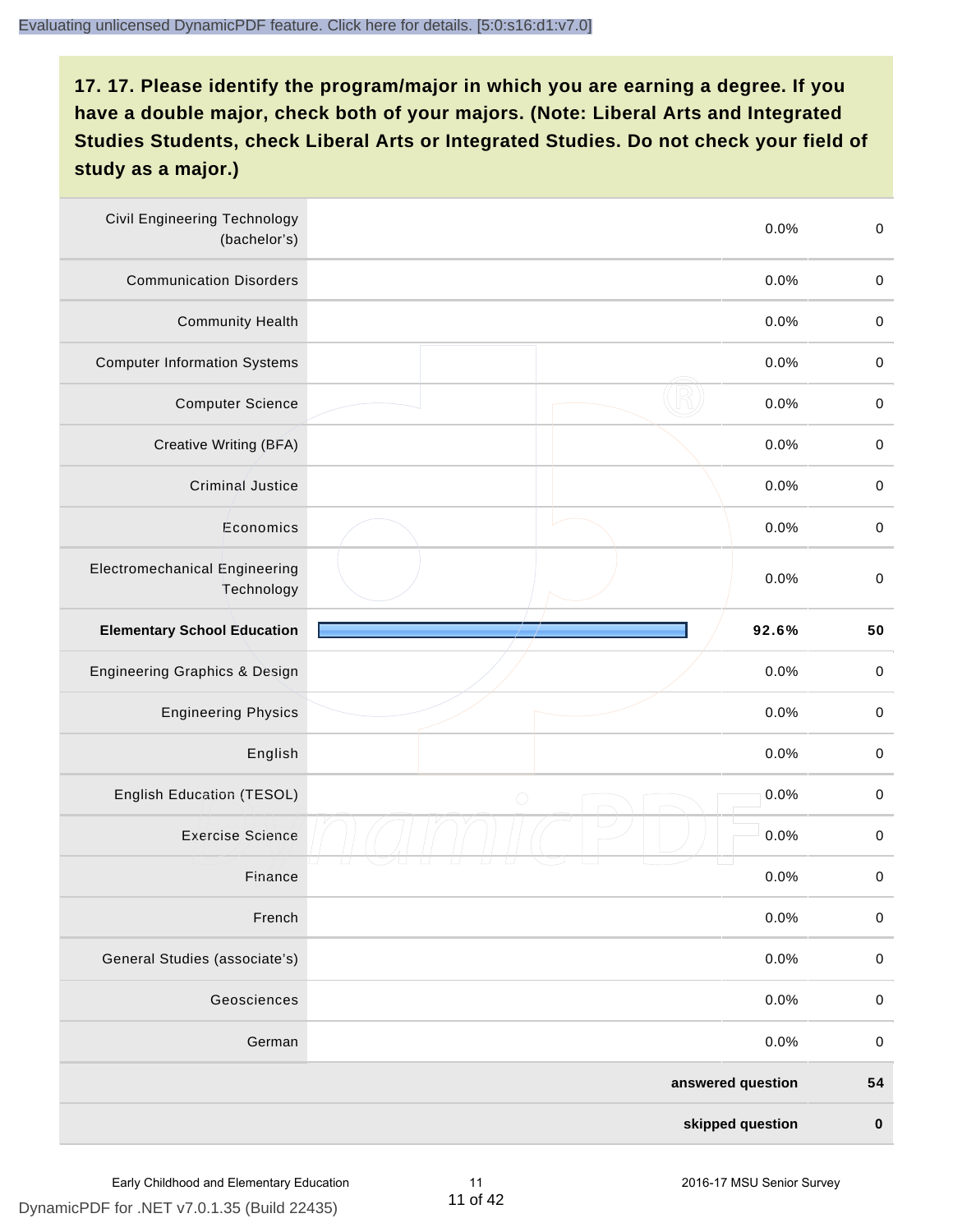| <b>Graphic Communications Media</b>            |            | 0.0%              | $\mathbf 0$             |
|------------------------------------------------|------------|-------------------|-------------------------|
| <b>Health &amp; Physical Education</b>         |            | 0.0%              | $\mathbf 0$             |
| <b>Health Information Administration</b>       |            | 0.0%              | $\mathbf 0$             |
| History                                        |            | 0.0%              | $\,0\,$                 |
| <b>Industrial Technology</b><br>(associate's)  |            | 0.0%              | $\mathbf 0$             |
| Integrated Studies (BIS)                       |            | 0.0%              | $\,0\,$                 |
| Interdisciplinary Early Childhood<br>Education |            | 7.4%              | $\overline{\mathbf{4}}$ |
| <b>Interior Design</b>                         |            | 0.0%              | $\pmb{0}$               |
| <b>International Business</b>                  |            | 0.0%              | $\mathbf 0$             |
| <b>International Studies</b>                   |            | 0.0%              | $\mathbf 0$             |
| Japanese                                       |            | 0.0%              | $\mathbf 0$             |
| Journalism                                     |            | 0.0%              | $\mathbf 0$             |
| Learning & Behavior Disorders                  |            | 13.0%             | $\boldsymbol{7}$        |
| <b>Liberal Arts</b>                            | $\bigcirc$ | 0.0%              | $\mathbf 0$             |
| Logistics & Supply Chain<br>Management         |            | 0.0%              | $\mathbf 0$             |
| Management                                     |            | 0.0%              | $\pmb{0}$               |
| <b>Manufacturing Technology</b>                |            | 0.0%              | $\mathbf 0$             |
| Marketing                                      |            | 0.0%              | $\mathbf 0$             |
| Mathematics                                    |            | 0.0%              | $\mathbf 0$             |
|                                                |            | answered question | 54                      |
|                                                |            | skipped question  | $\pmb{0}$               |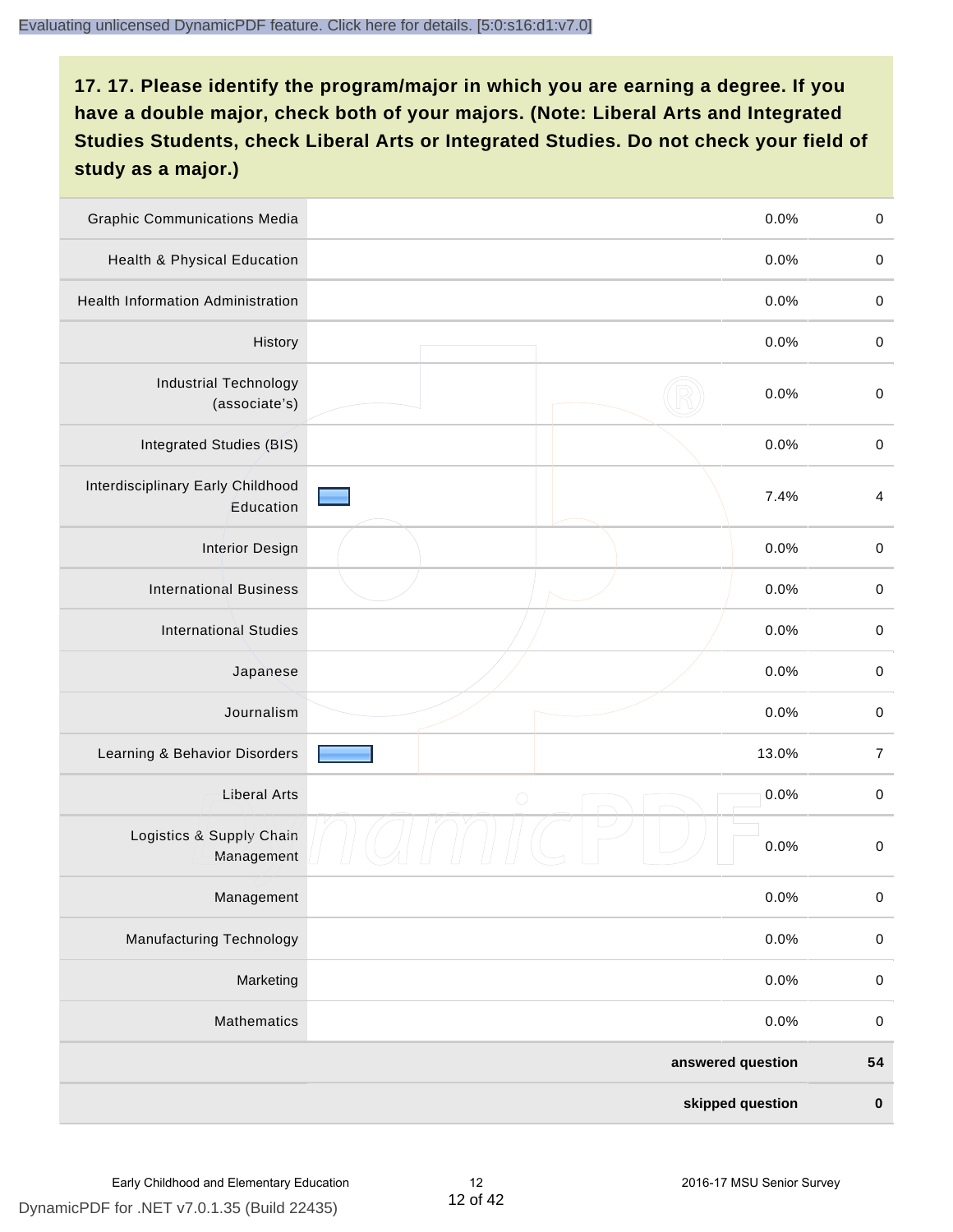| <b>Middle School Education</b>            | 0.0%               | $\mathbf 0$ |
|-------------------------------------------|--------------------|-------------|
| Music                                     | 0.0%               | $\mathbf 0$ |
| <b>Music Business</b>                     | 0.0%               | $\pmb{0}$   |
| Nonprofit Leadership Studies              | 0.0%               | $\mathbf 0$ |
| Nursing                                   | 0.0%               | $\mathbf 0$ |
| Nursing/RN to BSN                         | 0.0%               | $\,0\,$     |
| Nutrition, Dietetics, & Food Mgmt         | 0.0%               | $\mathbf 0$ |
| Occupational Safety and Health            | 0.0%               | $\mathbf 0$ |
| Organizational Communication              | 0.0%               | $\mathbf 0$ |
| Philosophy                                | 0.0%               | $\mathbf 0$ |
| Physics                                   | 0.0%               | $\,0\,$     |
| <b>Political Science</b>                  | 0.0%               | $\mathbf 0$ |
| Psychology                                | 0.0%               | $\mathbf 0$ |
| <b>Public Administration</b>              | 0.0%               | $\pmb{0}$   |
| <b>Public Relations</b>                   | 0.0%<br>$\bigcirc$ | $\pmb{0}$   |
| <b>Recreation &amp; Leisure Services</b>  | 0.0%               | $\pmb{0}$   |
| Social Work                               | 0.0%               | $\pmb{0}$   |
| Sociology                                 | 0.0%               | $\mathbf 0$ |
| Spanish                                   | 0.0%               | $\pmb{0}$   |
| <b>Telecommunications Systems</b><br>Mgmt | 0.0%               | $\pmb{0}$   |
|                                           | answered question  | 54          |
|                                           | skipped question   | $\pmb{0}$   |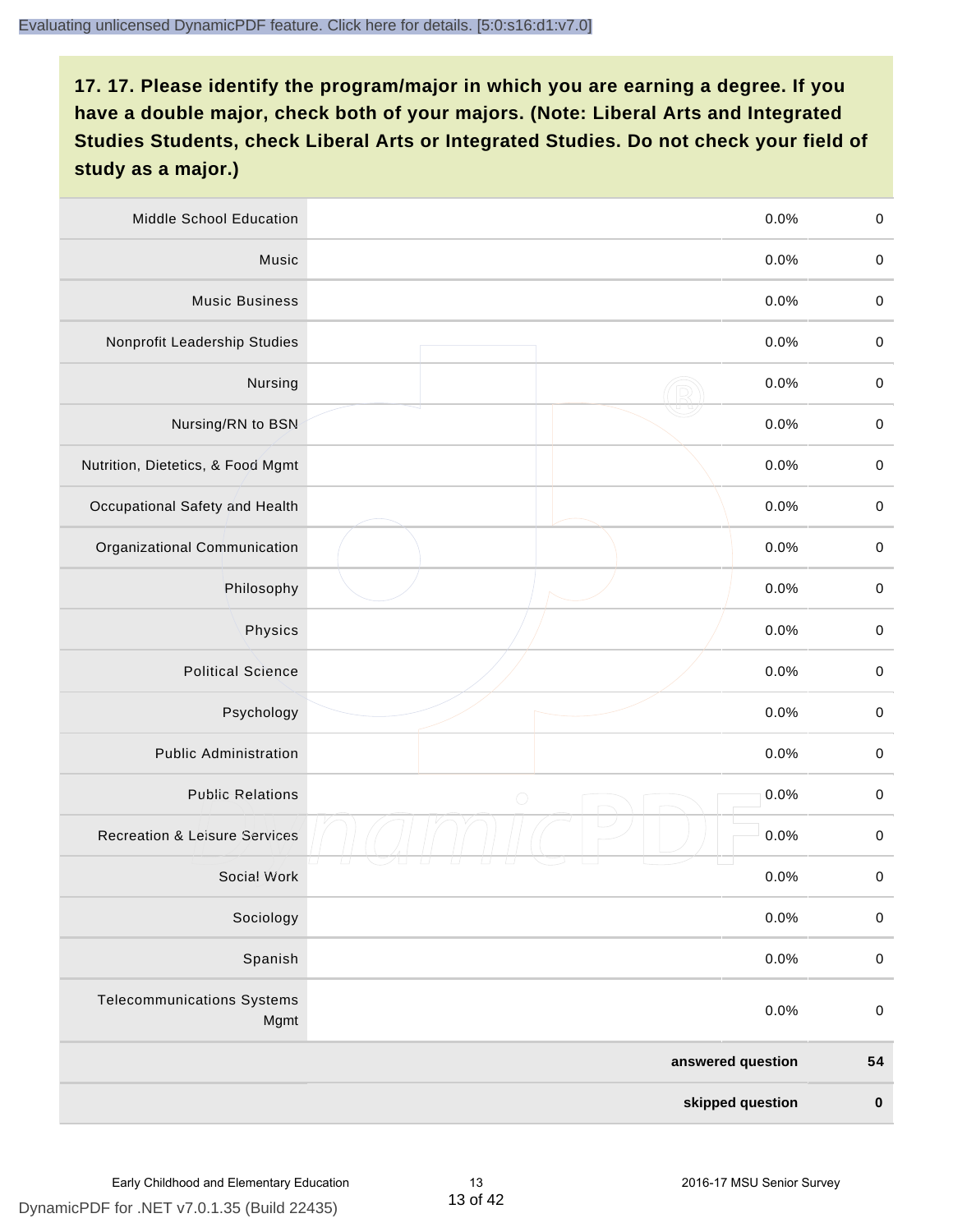| 0  | $0.0\%$           | <b>Television Production</b>    |
|----|-------------------|---------------------------------|
| 0  | $0.0\%$           | Theatre                         |
| 0  | $0.0\%$           | Wildlife & Conservation Biology |
| 54 | answered question |                                 |
| 0  | skipped question  |                                 |
|    | J 9               |                                 |

#### **18. 20. What is the highest degree you eventually hope to receive?**

|               |  | Response<br>Percent | <b>Response</b><br>Count |
|---------------|--|---------------------|--------------------------|
| Associate     |  | 0.0%                | $\mathbf 0$              |
| Baccalaureate |  | 14.8%               | 8                        |
| Graduate      |  | 64.8%               | 35                       |
| Professional  |  | 20.4%               | 11                       |
|               |  | answered question   | 54                       |
|               |  | skipped question    | $\pmb{0}$                |
|               |  |                     |                          |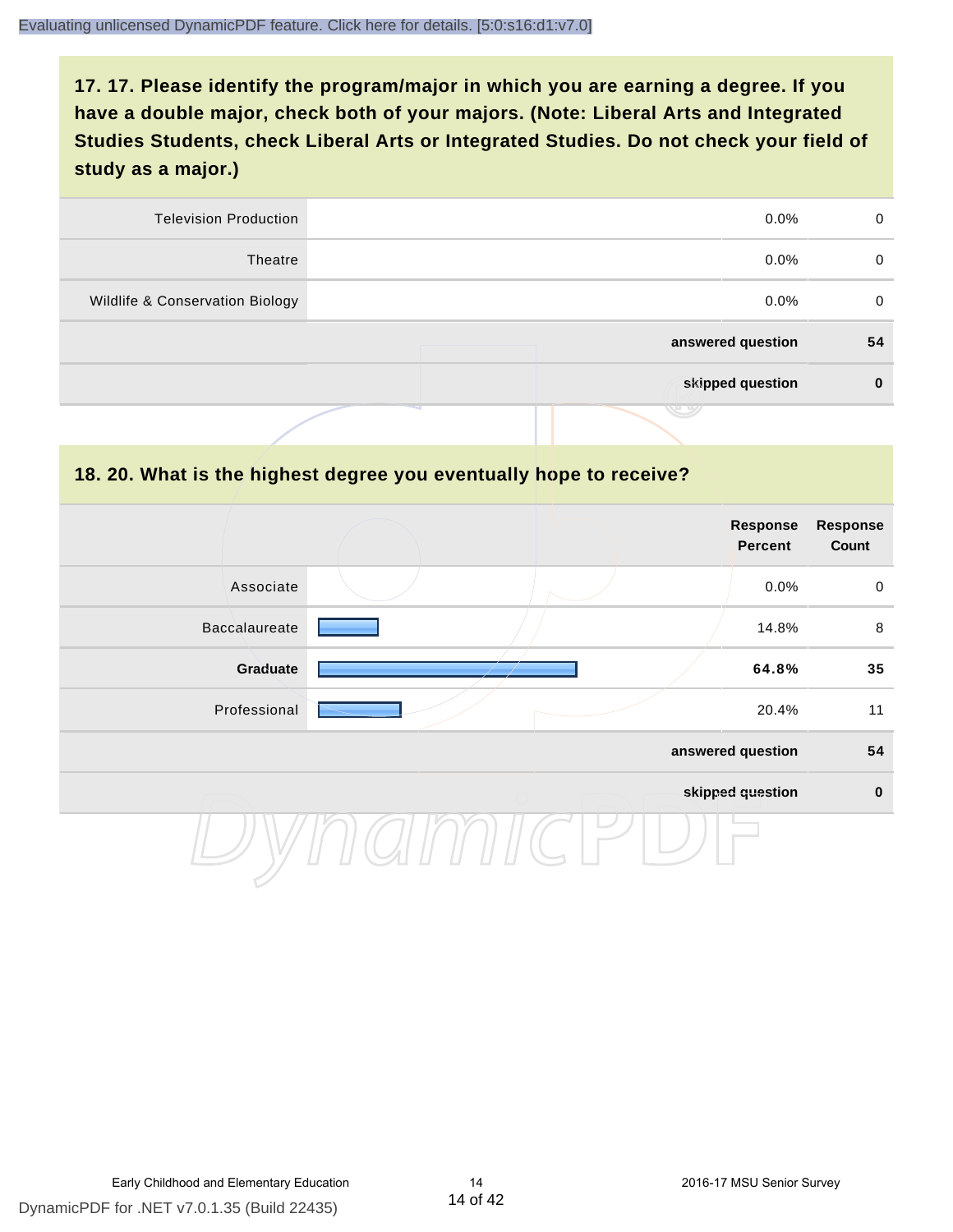|                                      | Response          | <b>Response</b> |
|--------------------------------------|-------------------|-----------------|
|                                      | <b>Percent</b>    | <b>Count</b>    |
| Did not change major/area            | 68.5%             | 37              |
| Did not initially declare major/area | 3.7%              | $\overline{2}$  |
| Changed major/area                   | 27.8%             | 15              |
|                                      | answered question | 54              |
|                                      | skipped question  | $\bf{0}$        |
| DynamicPDF                           |                   |                 |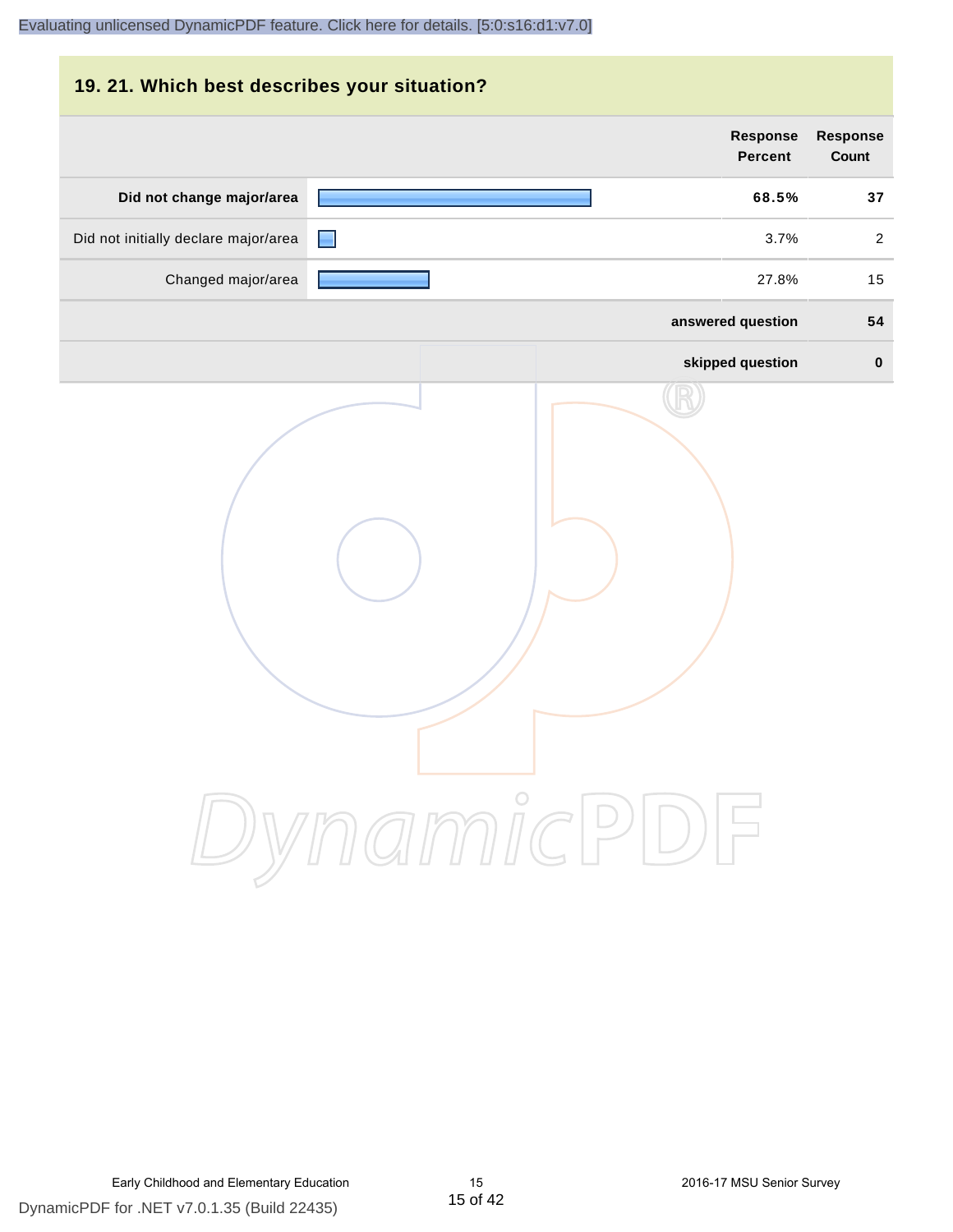## **19. 21. Which best describes your situation? answered question 54 skipped question 0**

#### **20. 22. While school was in session during the past year, how many hours per week, on average, did you work for pay?**

|                    |                |  | Response<br><b>Percent</b> | <b>Response</b><br>Count  |
|--------------------|----------------|--|----------------------------|---------------------------|
| Did not work       |                |  | 29.6%                      | 16                        |
| Worked 1-10 hrs    |                |  | 16.7%                      | 9                         |
| Worked 11-20 hrs   |                |  | 25.9%                      | 14                        |
| Worked 21-30 hrs   |                |  | 18.5%                      | 10                        |
| Worked 31-40 hrs   |                |  | 5.6%                       | $\ensuremath{\mathsf{3}}$ |
| Worked over 40 hrs | $\blacksquare$ |  | 3.7%                       | $\overline{2}$            |
|                    |                |  | answered question          | 54                        |
|                    |                |  | skipped question           | $\pmb{0}$                 |

#### **21. 23. For the most part, were classes offered at times convenient to you?**

|            | Response<br>Percent | <b>Response</b><br>Count |
|------------|---------------------|--------------------------|
| <b>Yes</b> | 92.6%               | 50                       |
| No         | 7.4%                | 4                        |
|            | answered question   | 54                       |
|            | skipped question    | $\bf{0}$                 |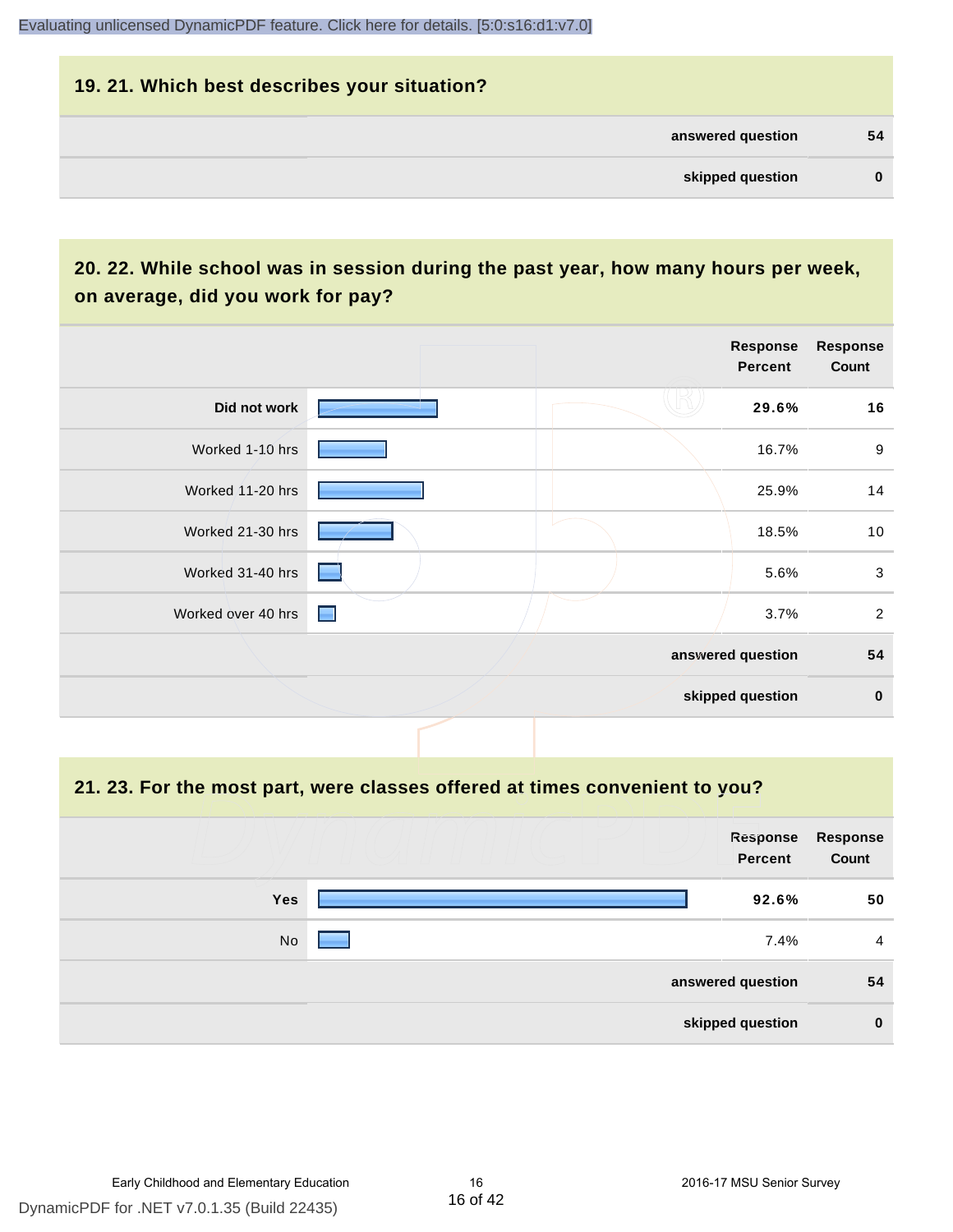#### **22. 24. What time would you have preferred?**

|                | <b>Response</b><br>Percent | <b>Response</b><br>Count |
|----------------|----------------------------|--------------------------|
| Late afternoon | 0.0%                       | $\boldsymbol{0}$         |
| Evening        | 0.0%                       | $\boldsymbol{0}$         |
| Weekend        | 0.0%                       | $\mathbf 0$              |
| During the day | 80.0%                      | 4                        |
| Online         | 20.0%                      | 1                        |
|                | answered question          | $5\phantom{.0}$          |
|                | skipped question           | 49                       |
|                |                            |                          |

#### **23. 25. Which best describes the location where you completed the majority of your courses?**

|                        |                | <b>Response</b><br><b>Percent</b> | <b>Response</b><br>Count |
|------------------------|----------------|-----------------------------------|--------------------------|
| <b>Murray</b>          |                | 60.4%                             | 32                       |
| Paducah                |                | 17.0%                             | $\boldsymbol{9}$         |
| Ft. Campbell           |                | 0.0%                              | $\pmb{0}$                |
| Madisonville           | $\bigcirc$     | 13.2%                             | $\overline{7}$           |
| Hopkinsville           |                | 7.5%                              | $\overline{4}$           |
| Henderson              | $\blacksquare$ | 1.9%                              | $\mathbf{1}$             |
| Online                 |                | 0.0%                              | $\pmb{0}$                |
| Other (please specify) |                | 0.0%                              | $\,0\,$                  |
|                        |                | answered question                 | 53                       |
|                        |                | skipped question                  | $\mathbf{1}$             |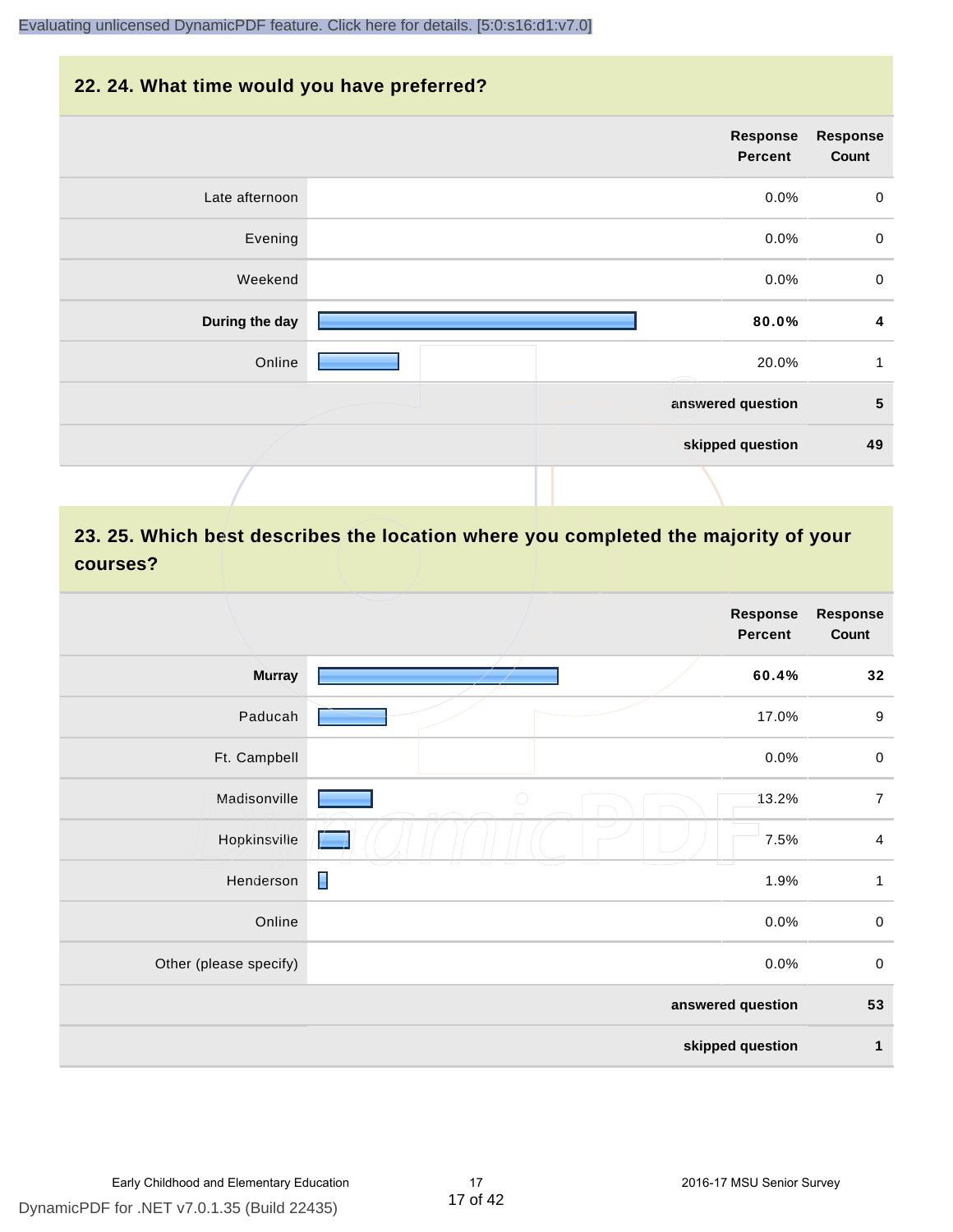#### **24. 26. Did you take any online courses while at Murray State?**

| <b>Response</b><br>Count | Response<br>Percent |     |
|--------------------------|---------------------|-----|
| 31                       | 57.4%               | Yes |
| 23                       | 42.6%               | No  |
| 54                       | answered question   |     |
| $\mathbf 0$              | skipped question    |     |
|                          |                     |     |

#### **25. 27. Did it take you an extra semester or more to complete degree requirements at Murray State?**

| Response<br>Count | Response<br>Percent |         |           |  |
|-------------------|---------------------|---------|-----------|--|
| 17                | 31.5%               |         | Yes       |  |
| 37                | 68.5%               |         | <b>No</b> |  |
| 54                | answered question   |         |           |  |
| $\pmb{0}$         | skipped question    |         |           |  |
|                   |                     | $\circ$ |           |  |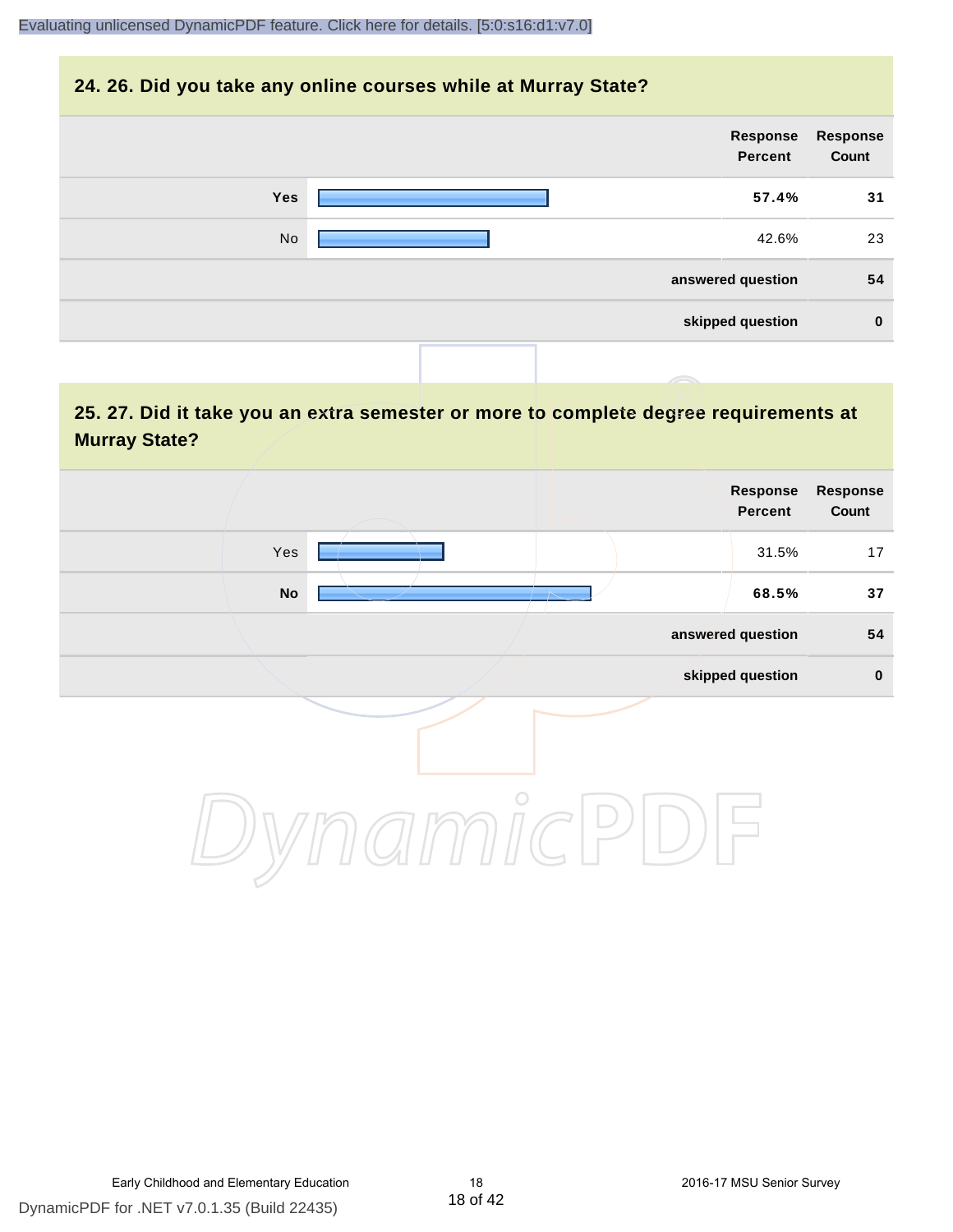#### **26. 28. Why did it take you an extra semester or more? Response Response Percent Count** Work obligation limited my 17.6% 3 enrollment. Family obligations limited my 11.8% 2 enrollment. Tuition and other costs of 0.0% 0 attendance limited my enrollment. **A decision to change majors 52.9% 9 added to my requirements.** A required course or courses were 11.8% 2 not offered. Credits were lost transferring to 11.8% 2 Murray State. Other (please specify) 23.5% 4 **answered question 17 skipped question 37** DynamicPDI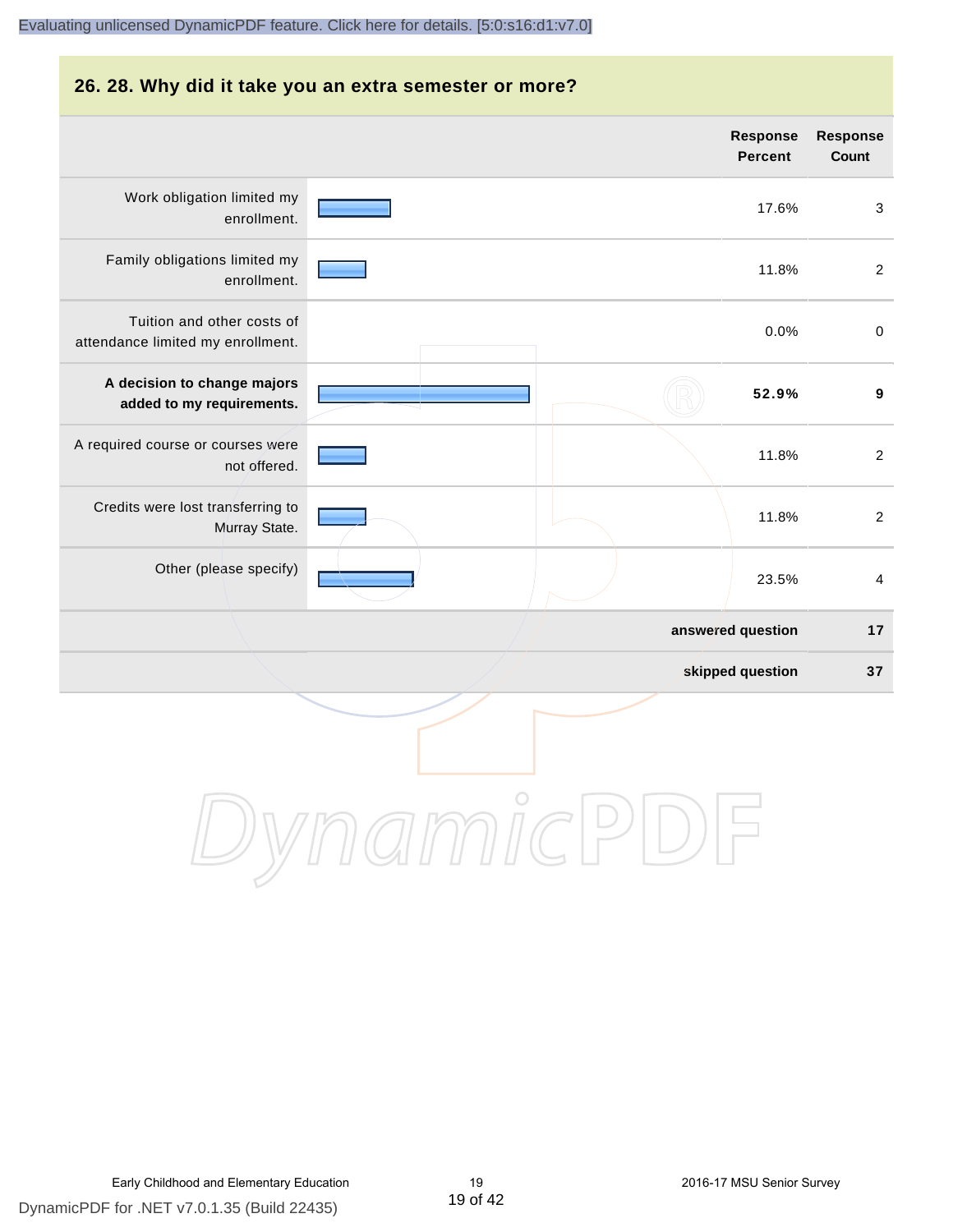| 26. 28. Why did it take you an extra semester or more? |    |
|--------------------------------------------------------|----|
| answered question                                      | 17 |
| skipped question                                       | 37 |

#### **27. 29. Did you have trouble getting any course(s) you needed while at Murray State?**

|                                                                            |  |  | <b>Response</b><br><b>Percent</b> | Response<br>Count               |
|----------------------------------------------------------------------------|--|--|-----------------------------------|---------------------------------|
| Yes                                                                        |  |  | 11.1%                             | 6                               |
| <b>No</b>                                                                  |  |  | 88.9%                             | 48                              |
|                                                                            |  |  | answered question                 | 54                              |
|                                                                            |  |  | skipped question                  | $\bf{0}$                        |
|                                                                            |  |  |                                   |                                 |
| 28. 30. Why did you have trouble getting the course?                       |  |  |                                   |                                 |
|                                                                            |  |  | <b>Response</b><br><b>Percent</b> | <b>Response</b><br><b>Count</b> |
| The course was not offered the<br>semester I needed it.                    |  |  | 50.0%                             | 3                               |
| The course was not offered at<br>hours convenient to my work<br>schedule.  |  |  | 0.0%                              | $\pmb{0}$                       |
| The course was not offered at<br>hours suitable for my school<br>schedule. |  |  | 16.7%                             | $\mathbf{1}$                    |
| All course sections were closed.                                           |  |  | 33.3%                             | $\overline{2}$                  |
| I was unaware of the prerequisites<br>for the course.                      |  |  | 0.0%                              | $\boldsymbol{0}$                |
|                                                                            |  |  | answered question                 | 6                               |
|                                                                            |  |  | skipped question                  | 48                              |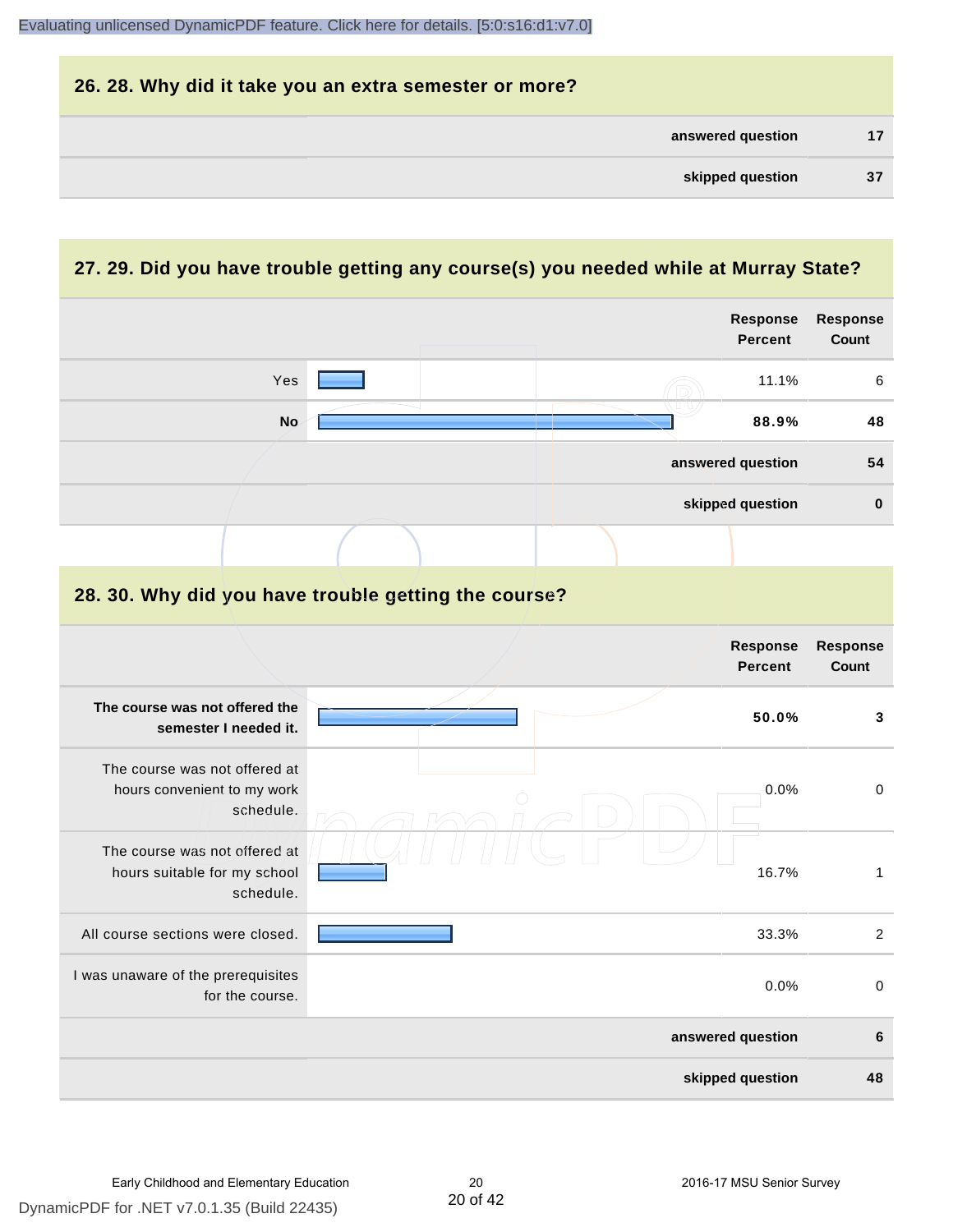#### **29. 31. Which statement best describes your experience with off-campus coop/internship?**

|                                    | <b>Response</b><br><b>Percent</b> | <b>Response</b><br>Count |
|------------------------------------|-----------------------------------|--------------------------|
| Cannot judge; I did not have one.  | 37.0%                             | 20                       |
| My experience was very valuable.   | 42.6%                             | 23                       |
| My experience was valuable.        | 20.4%                             | 11                       |
| My experience was of little value. | $0.0\%$                           | $\mathbf 0$              |
| My experience was of no value.     | $0.0\%$                           | $\mathbf 0$              |
|                                    | answered question                 | 54                       |
|                                    | skipped question                  | $\bf{0}$                 |
|                                    |                                   |                          |

#### **30. 32. Which statement best describes your experience with on-campus facultydirected research, scholarly, or creative project?**

|                                    | Response<br><b>Percent</b> | <b>Response</b><br>Count |
|------------------------------------|----------------------------|--------------------------|
| Cannot judge; I did not have one.  | 48.1%                      | 26                       |
| My experience was very valuable.   | 20.4%                      | 11                       |
| My experience was valuable.        | 25.9%                      | 14                       |
| My experience was of little value. | 5.6%<br>$\mathcal{V}$      | 3                        |
| My experience was of no value.     | 0.0%                       | 0                        |
|                                    | answered question          | 54                       |
|                                    | skipped question           | $\mathbf 0$              |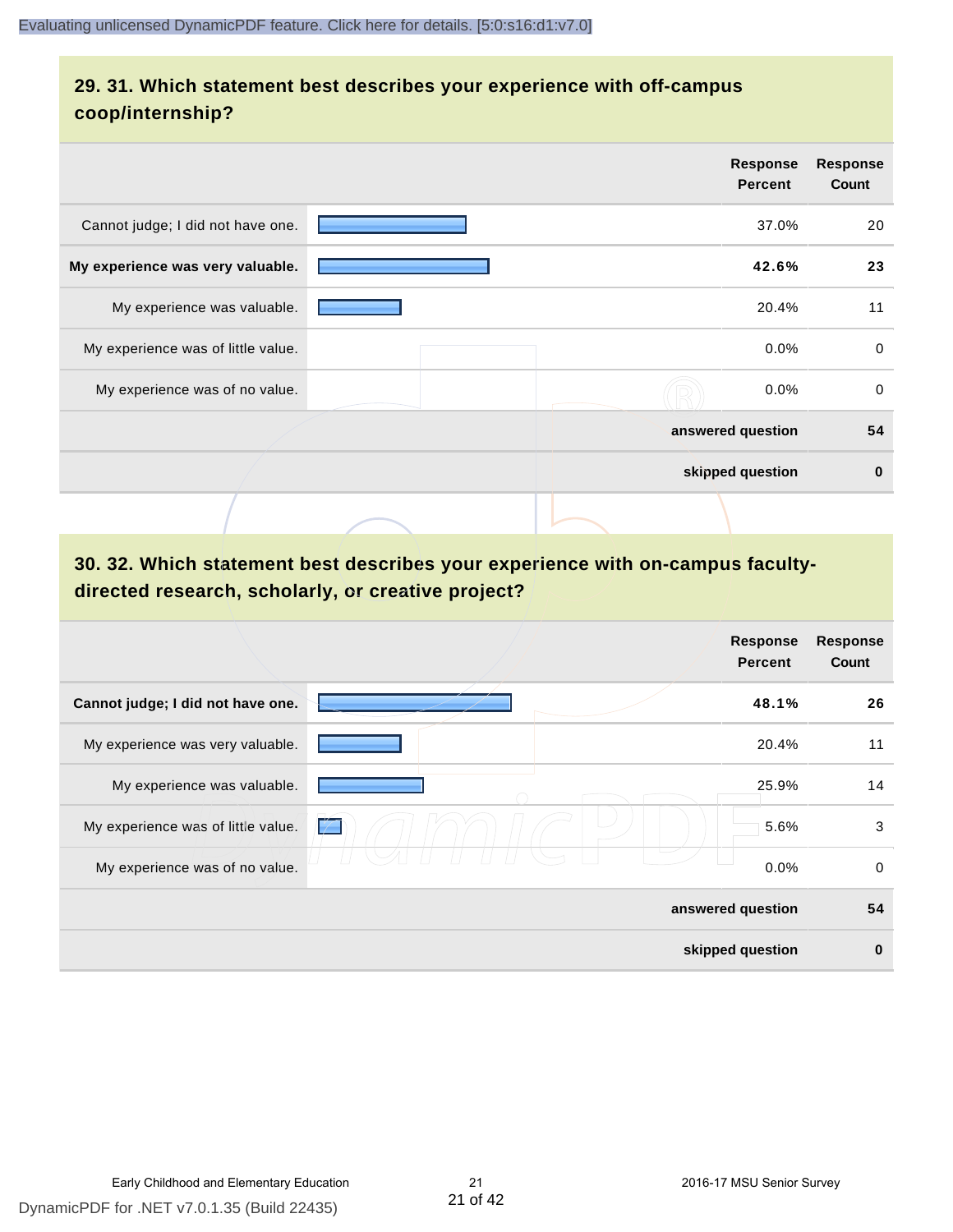#### **31. 33. Which statement best describes your experience with academic advising in your major/area?**

|                                                          |        |          | <b>Response</b><br><b>Percent</b> | Response<br>Count |
|----------------------------------------------------------|--------|----------|-----------------------------------|-------------------|
| Cannot judge; I did not make use<br>of the opportunity.  |        |          | 0.0%                              | $\mathsf 0$       |
| I was satisfied with information my<br>adviser provided. |        |          | 87.0%                             | 47                |
| Advice was inaccurate,<br>incomplete, or misleading.     |        |          | 11.1%                             | $\,6\,$           |
| My adviser was not available.                            | ₽      |          | 1.9%                              | $\mathbf{1}$      |
|                                                          |        |          | answered question                 | 54                |
|                                                          |        |          | skipped question                  | $\pmb{0}$         |
|                                                          | amicPl | $\Box$ ) |                                   |                   |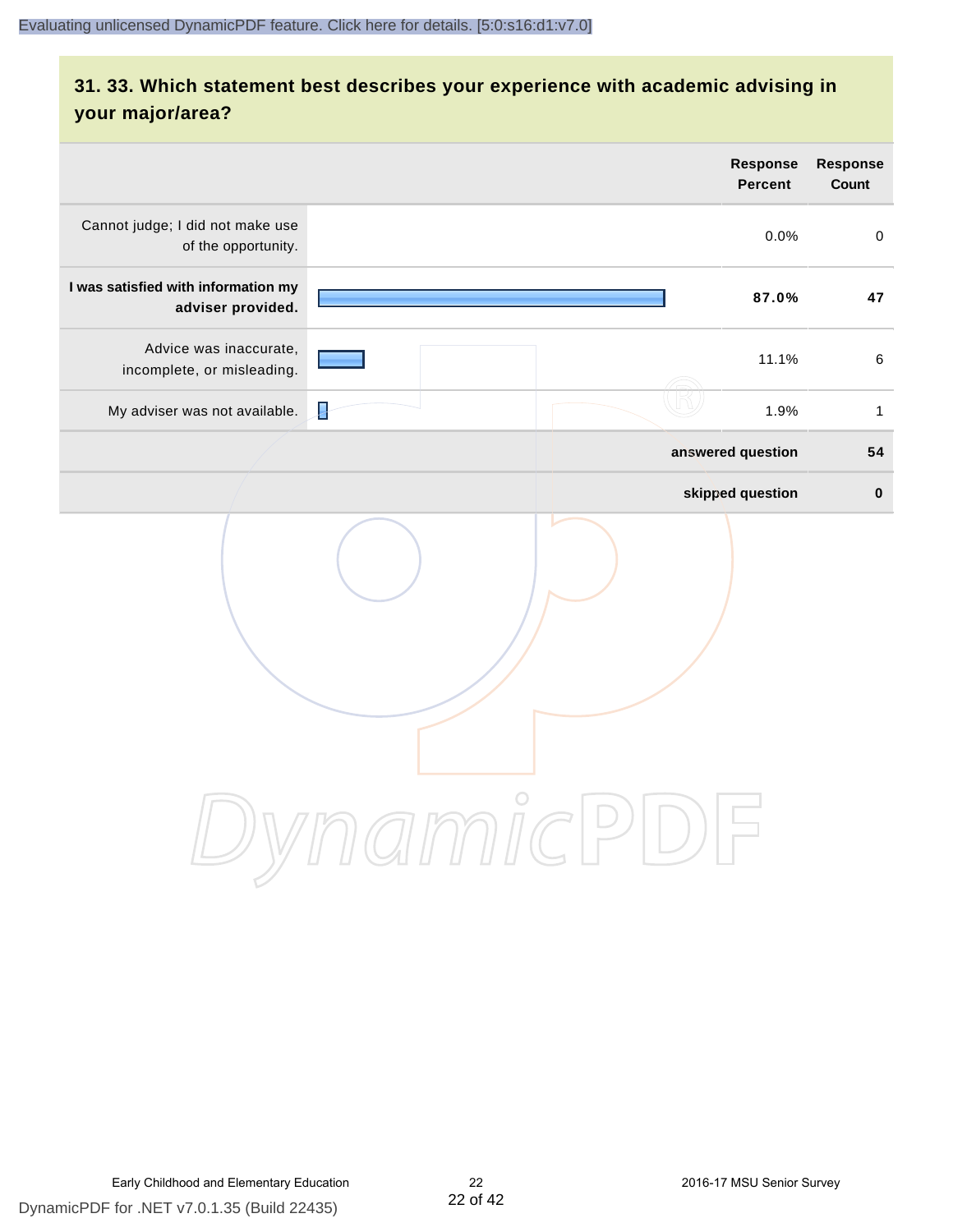#### **31. 33. Which statement best describes your experience with academic advising in your major/area?**

| answered question | 54       |
|-------------------|----------|
| skipped question  | $\bf{0}$ |

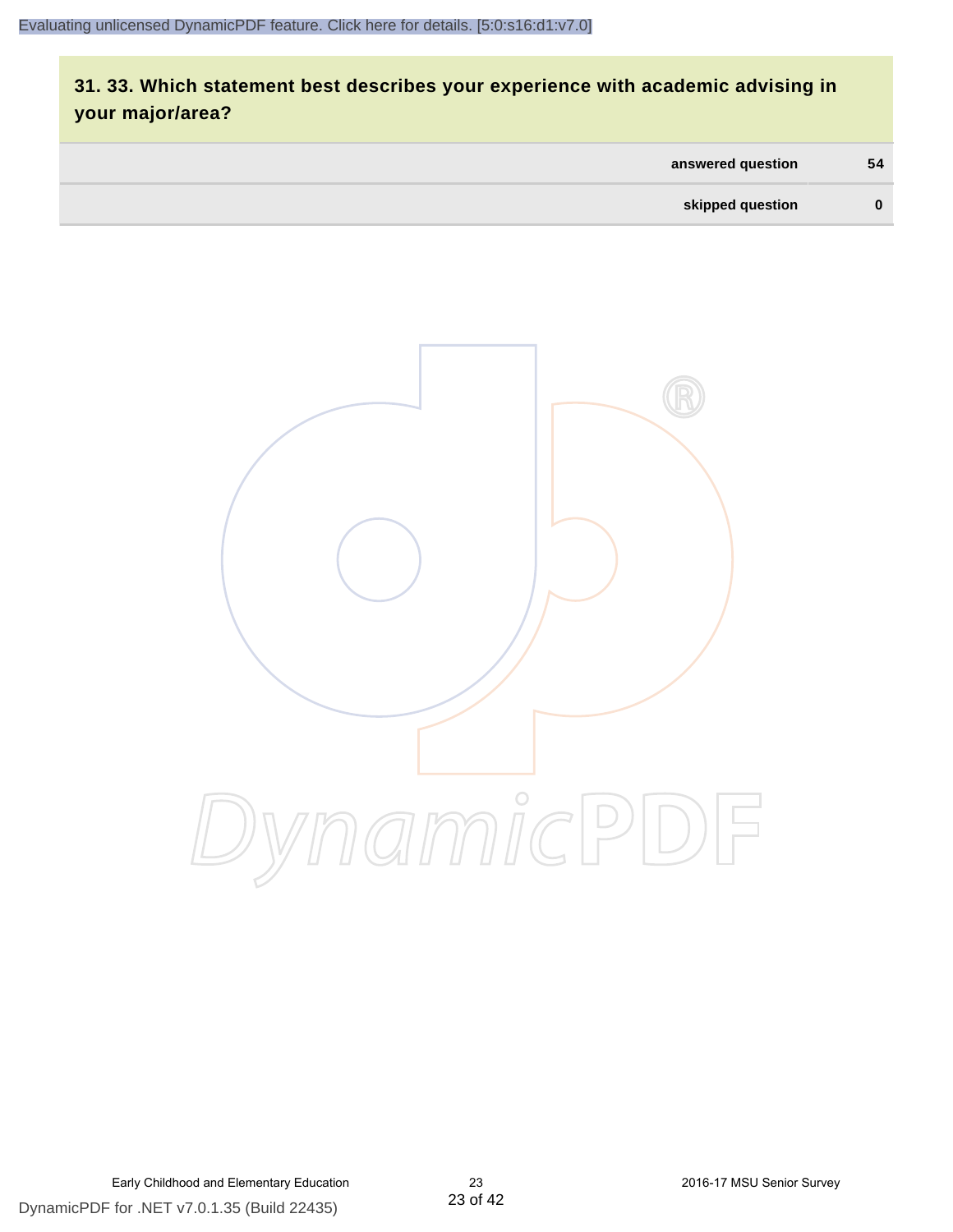#### **32. Questions 34-48 For each of these items, indicate the extent to which you were satisfied.**

|                                                                                                                                                       | <b>Very</b><br>satisfied | <b>Satisfied</b> | <b>Dissatisfied</b> | <b>Very</b><br>dissatisfied | Rating<br>Average | Rating<br>Count |
|-------------------------------------------------------------------------------------------------------------------------------------------------------|--------------------------|------------------|---------------------|-----------------------------|-------------------|-----------------|
| 34. Class size relative to type of<br>course                                                                                                          | 51.0% (25)               | 49.0% (24)       | $0.0\%$ (0)         | $0.0\%$ (0)                 | 3.51              | 49              |
| 35. Out-of-class availability of<br>faculty                                                                                                           | 30.6% (15)               | 67.3% (33)       | $2.0\%$ (1)         | $0.0\%$ (0)                 | 3.29              | 49              |
| 36. Effectiveness of your high<br>school preparation for college work                                                                                 | 26.5% (13)               | $53.1\%$ (26)    | $14.3\%$ (7)        | $6.1\%$ (3)                 | 3.00              | 49              |
| 37. Fairness of faculty in their<br>treatment of individual students                                                                                  | 26.5% (13)               | 73.5% (36)       | $0.0\%$ (0)         | $0.0\%$ (0)                 | 3.27              | 49              |
| 38. Overall quality of instruction at<br><b>Murray State</b>                                                                                          | 24.5% (12)               | 69.4% (34)       | $6.1\%$ (3)         | $0.0\%$ (0)                 | 3.18              | 49              |
| 39. Quality of instruction in<br><b>University Studies (General</b><br>Education) courses                                                             | 20.4% (10)               | 69.4% (34)       | $8.2\%$ (4)         | $2.0\%$ (1)                 | 3.08              | 49              |
| 40. Quality of instruction in your<br>major                                                                                                           | 30.6% (15)               | 67.3% (33)       | $2.0\%$ (1)         | $0.0\%$ (0)                 | 3.29              | 49              |
| 41. Clarity of program objectives in<br>your major                                                                                                    | 30.6% (15)               | 61.2% (30)       | $8.2\%$ (4)         | $0.0\%$ (0)                 | 3.22              | 49              |
| 42. Intellectual challenge of the<br>academic program                                                                                                 | 30.6% (15)               | 63.3% (31)       | $6.1\%$ (3)         | $0.0\%$ (0)                 | 3.24              | 49              |
| 43. Encouragement and<br>information from your major<br>department for employment after<br>graduation                                                 | 26.5% (13)               | 65.3% (32)       | $6.1\%$ (3)         | $2.0\%$ (1)                 | 3.16              | 49              |
| 44. Availability of opportunities to<br>engage in a faculty-mentored<br>research, scholarly, or creative<br>project in your area of<br>study/interest | 22.4% (11)               | 61.2% (30)       | $12.2\%$ (6)        | $4.1\%$ (2)                 | 3.02              | 49              |
| 45. Library hours                                                                                                                                     | 26.5% (13)               | 67.3% (33)       | $6.1\%$ (3)         | $0.0\%$ (0)                 | 3.20              | 49              |
|                                                                                                                                                       |                          |                  |                     |                             | answered question | 49              |
|                                                                                                                                                       |                          |                  |                     |                             | skipped question  | 5               |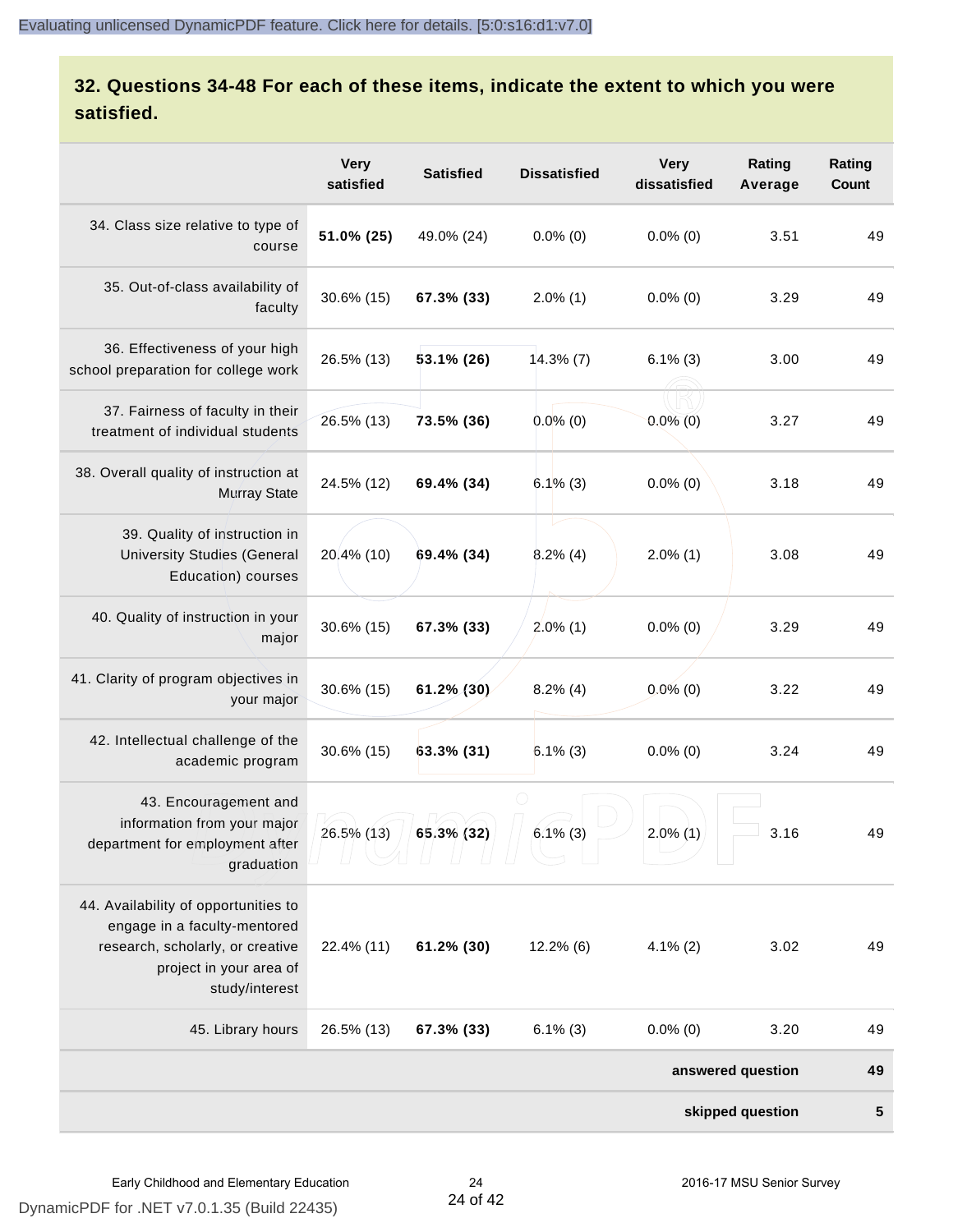#### **32. Questions 34-48 For each of these items, indicate the extent to which you were satisfied.**

| 46 Effectiveness of library<br>personnel in meeting your<br>information needs                                                | 27.7% (13) | 63.8% (30) | $8.5\%$ (4) | $0.0\%$ (0)       | 3.19             | 47 |
|------------------------------------------------------------------------------------------------------------------------------|------------|------------|-------------|-------------------|------------------|----|
| 47. Access to on-hand or<br>electronic library resources                                                                     | 28.6% (14) | 63.3% (31) | $6.1\%$ (3) | $2.0\%$ (1)       | 3.18             | 49 |
| 48. Computer, individual and group<br>work spaces available within<br>University Libraries (Waterfield,<br>Pogue and Overby) | 27.7% (13) | 63.8% (30) | $6.4\%$ (3) | $2.1\%$ (1)       | 3.17             | 47 |
|                                                                                                                              |            |            |             | answered question |                  | 49 |
|                                                                                                                              |            |            |             |                   | skipped question | 5  |
|                                                                                                                              |            |            |             |                   |                  |    |

**33. Questions 49-55 University Studies is designed to offer you a broad base of skills and knowledge and to prepare you for upper division study. Please indicate how effective University Studies at Murray State was in helping you achieve these goals.**

|                                                                            | <b>Very</b><br>effective | <b>Effective</b> | <b>Ineffective</b> | <b>Very</b><br>ineffective | Rating<br>Average | Rating<br>Count |
|----------------------------------------------------------------------------|--------------------------|------------------|--------------------|----------------------------|-------------------|-----------------|
| 49. Writing skills                                                         | 22.9% (11)               | 70.8% (34)       | $6.3\%$ (3)        | $0.0\%$ (0)                | 3.17              | 48              |
| 50. Speaking skills                                                        | 25.5% (12)               | 68.1% (32)       | $6.4\%$ (3)        | $0.0\%$ (0)                | 3.19              | 47              |
| 51. Critical thinking skills                                               | 23.4% (11)               | 70.2% (33)       | $4.3\%$ (2)        | $2.1\%$ (1)                | 3.15              | 47              |
| 52. Technology skills/computer<br>skills                                   | 19.1% (9)                | 72.3% (34)       | $6.4\%$ (3)        | $2.1\%$ (1)                | 3.09              | 47              |
| 53. General knowledge in the<br>liberal arts and sciences                  | $14.9\%$ (7)             | 70.2% (33)       | $12.8\%$ (6)       | $2.1\%$ (1)                | 2.98              | 47              |
| 54. International perspectives                                             | 14.9% (7)                | 66.0% (31)       | $14.9\%$ (7)       | $4.3\%$ (2)                | 2.91              | 47              |
| 55. Stimulation of interest in areas<br>outside your chosen field of study | 17.0% (8)                | 66.0% (31)       | $10.6\%$ (5)       | $6.4\%$ (3)                | 2.94              | 47              |
|                                                                            |                          |                  |                    |                            | answered question | 48              |
|                                                                            |                          |                  |                    |                            | skipped question  | 6               |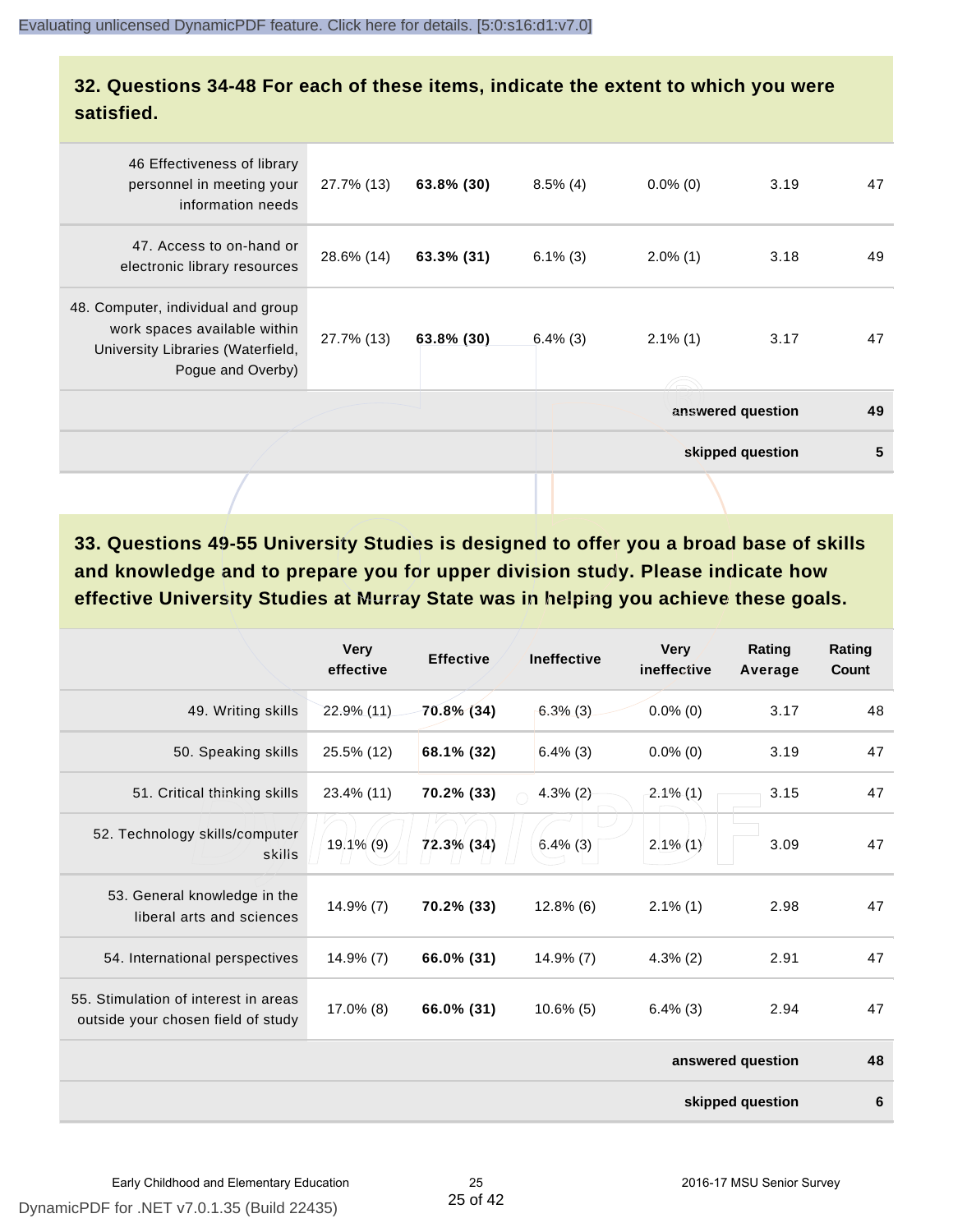**34. Questions 56-89For each of these services, activities or programs that you used, please indicate the extent to which you were satisfied that they met your needs. For those that you did not use, mark the "Did Not Use" option.**

|                                                                                    | <b>Very</b><br>satisfied | <b>Satisfied</b> | <b>Dissatisfied</b> | <b>Very</b><br>dissatisfied | <b>Did</b><br><b>Not</b><br><b>Use</b> | Rating<br>Average | Rating<br>Count |
|------------------------------------------------------------------------------------|--------------------------|------------------|---------------------|-----------------------------|----------------------------------------|-------------------|-----------------|
| 56. African-American/Multicultural<br><b>Student Services</b>                      | $4.3\%$ (2)              | 23.9%<br>(11)    | $0.0\%$ (0)         | $2.2\%$ (1)                 | 69.6%<br>(32)                          | 3.00              | 46              |
| 57. Blackboard/Canvas                                                              | 21.7%<br>(10)            | 71.7%<br>(33)    | $6.5\%$ (3)         | $0.0\%$ (0)                 | 0.0%<br>(0)                            | 3.15              | 46              |
| 58. Career Services Office                                                         | 13.0%<br>(6)             | 39.1%<br>(18)    | $4.3\%$ (2)         | $0.0\%$ (0)                 | 43.5%<br>(20)                          | 3.15              | 46              |
| 59. Cultural programming and<br>activities                                         | $8.7\%$ (4)              | 26.1%<br>(12)    | $0.0\%$ (0)         | $0.0\%$ (0)                 | 65.2%<br>(30)                          | 3.25              | 46              |
| 60. Degree audit (MAP report)                                                      | 23.9%<br>(11)            | 69.6%<br>(32)    | $0.0\%$ (0)         | $0.0\%$ (0)                 | 6.5%<br>(3)                            | 3.26              | 46              |
| 61. Financial Aid Office customer<br>service                                       | 17.4%<br>(8)             | 65.2%<br>(30)    | $4.3\%$ (2)         | $2.2\%$ (1)                 | 10.9%<br>(5)                           | 3.10              | 46              |
| 62. Dining Services                                                                | $8.7\%$ (4)              | 45.7%<br>(21)    | $8.7\%$ (4)         | $2.2\%$ (1)                 | 34.8%<br>(16)                          | 2.93              | 46              |
| 63. Graduation Office                                                              | 10.9%<br>(5)             | 63.0%<br>(29)    | $0.0\%$ (0)         | $0.0\%$ (0)                 | 26.1%<br>(12)                          | 3.15              | 46              |
| 64. Greek life and activities                                                      | $8.7\%$ (4)              | 26.1%<br>(12)    | $6.5\%$ (3)         | $2.2\%$ (1)                 | 56.5%<br>(26)                          | 2.95              | 46              |
| 65. Health Services                                                                | 19.6%<br>(9)             | 54.3%<br>(25)    | $2.2\%$ (1)         | $0.0\%$ (0)                 | 23.9%<br>(11)                          | 3.23              | 46              |
| 66. Honor Societies/Departmental<br><b>Clubs/Special Interest</b><br>Organizations | 13.0%<br>(6)             | 52.2%<br>(24)    | $0.0\%$ (0)         | $0.0\%$ (0)                 | 34.8%<br>(16)                          | 3.20              | 46              |
| 67. International programs and<br>activities                                       | 13.0%<br>(6)             | 26.1%<br>(12)    | $0.0\%$ (0)         | $0.0\%$ (0)                 | 60.9%<br>(28)                          | 3.33              | 46              |
|                                                                                    |                          |                  |                     |                             |                                        | answered question | 46              |
|                                                                                    |                          |                  |                     |                             |                                        | skipped question  | $\pmb{8}$       |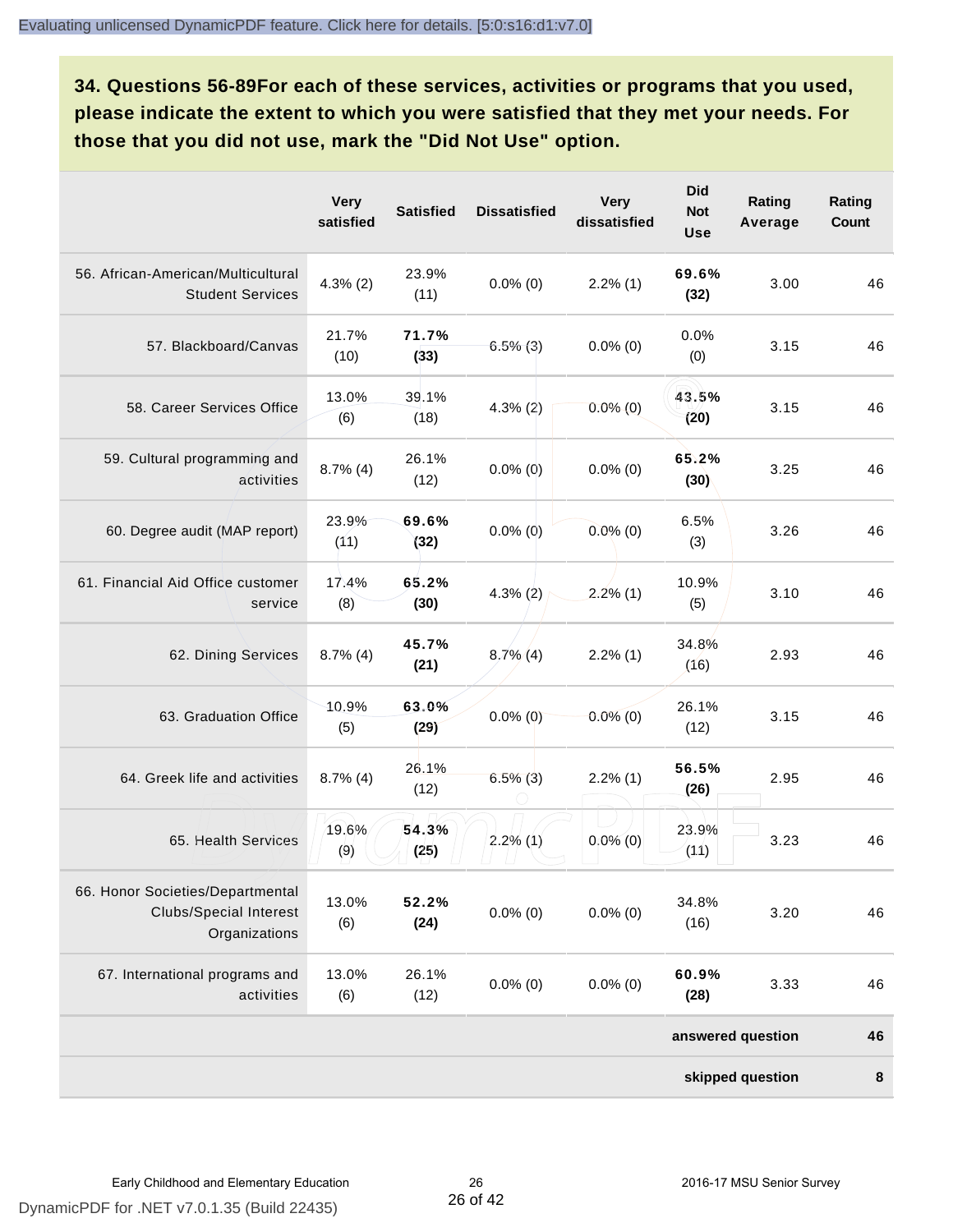**34. Questions 56-89For each of these services, activities or programs that you used, please indicate the extent to which you were satisfied that they met your needs. For those that you did not use, mark the "Did Not Use" option.**

| 68. International student support<br>services                    | $8.7\%$ (4)   | 23.9%<br>(11) | $0.0\%$ (0) | $0.0\%$ (0) | 67.4%<br>(31)     | 3.27 | 46        |
|------------------------------------------------------------------|---------------|---------------|-------------|-------------|-------------------|------|-----------|
| 69. Internet and wireless access<br>for study and research needs | 17.4%<br>(8)  | 69.6%<br>(32) | $4.3\%$ (2) | $0.0\%$ (0) | 8.7%<br>(4)       | 3.14 | 46        |
| 70. Intramural Sports and<br>Recreation                          | 15.6%<br>(7)  | 26.7%<br>(12) | $0.0\%$ (0) | $0.0\%$ (0) | 57.8%<br>(26)     | 3.37 | 45        |
| 71. LGBT programs                                                | $4.4\%$ (2)   | 22.2%<br>(10) | $2.2\%$ (1) | $0.0\%$ (0) | 71.1%<br>(32)     | 3.08 | 45        |
| 72. Lowry Center/Developmental<br>courses and tutoring           | $6.7\%$ (3)   | 24.4%<br>(11) | $0.0\%$ (0) | $0.0\%$ (0) | 68.9%<br>(31)     | 3.21 | 45        |
| 73. Library                                                      | 13.3%<br>(6)  | 53.3%<br>(24) | $0.0\%$ (0) | $0.0\%$ (0) | 33.3%<br>(15)     | 3.20 | 45        |
| 74. MSU web site                                                 | 24.4%<br>(11) | 71.1%<br>(32) | $4.4\%$ (2) | $0.0\%$ (0) | 0.0%<br>(0)       | 3.20 | 45        |
| 75. NCAA Sports                                                  | 17.8%<br>(8)  | 22.2%<br>(10) | $2.2\%$ (1) | $0.0\%$ (0) | 57.8%<br>(26)     | 3.37 | 45        |
| 76. Online courses that are not<br><b>Blackboard or Canvas</b>   | $6.7\%$ (3)   | 24.4%<br>(11) | $0.0\%$ (0) | $0.0\%$ (0) | 68.9%<br>(31)     | 3.21 | 45        |
| 77. Public Safety/Security<br><b>Services</b>                    | 22.2%<br>(10) | 48.9%<br>(22) | $6.7\%$ (3) | $0.0\%$ (0) | 22.2%<br>(10)     | 3.20 | 45        |
| 78. Registration through myGate                                  | 24.4%<br>(11) | 62.2%<br>(28) | $6.7\%$ (3) | $4.4\%$ (2) | 2.2%<br>(1)       | 3.09 | 45        |
| 79. Residential College<br>programming and activities            | $8.9\%$ (4)   | 35.6%<br>(16) | $6.7\%$ (3) | $0.0\%$ (0) | 48.9%<br>(22)     | 3.04 | 45        |
| 80. Scholarships/grants/student<br>employment                    | 33.3%<br>(15) | 51.1%<br>(23) | $6.7\%$ (3) | $0.0\%$ (0) | 8.9%<br>(4)       | 3.29 | 45        |
| 81. Services for non-traditional<br>students                     | $6.7\%$ (3)   | 24.4%<br>(11) | $0.0\%$ (0) | $0.0\%$ (0) | 68.9%<br>(31)     | 3.21 | 45        |
|                                                                  |               |               |             |             | answered question |      | 46        |
|                                                                  |               |               |             |             | skipped question  |      | $\pmb{8}$ |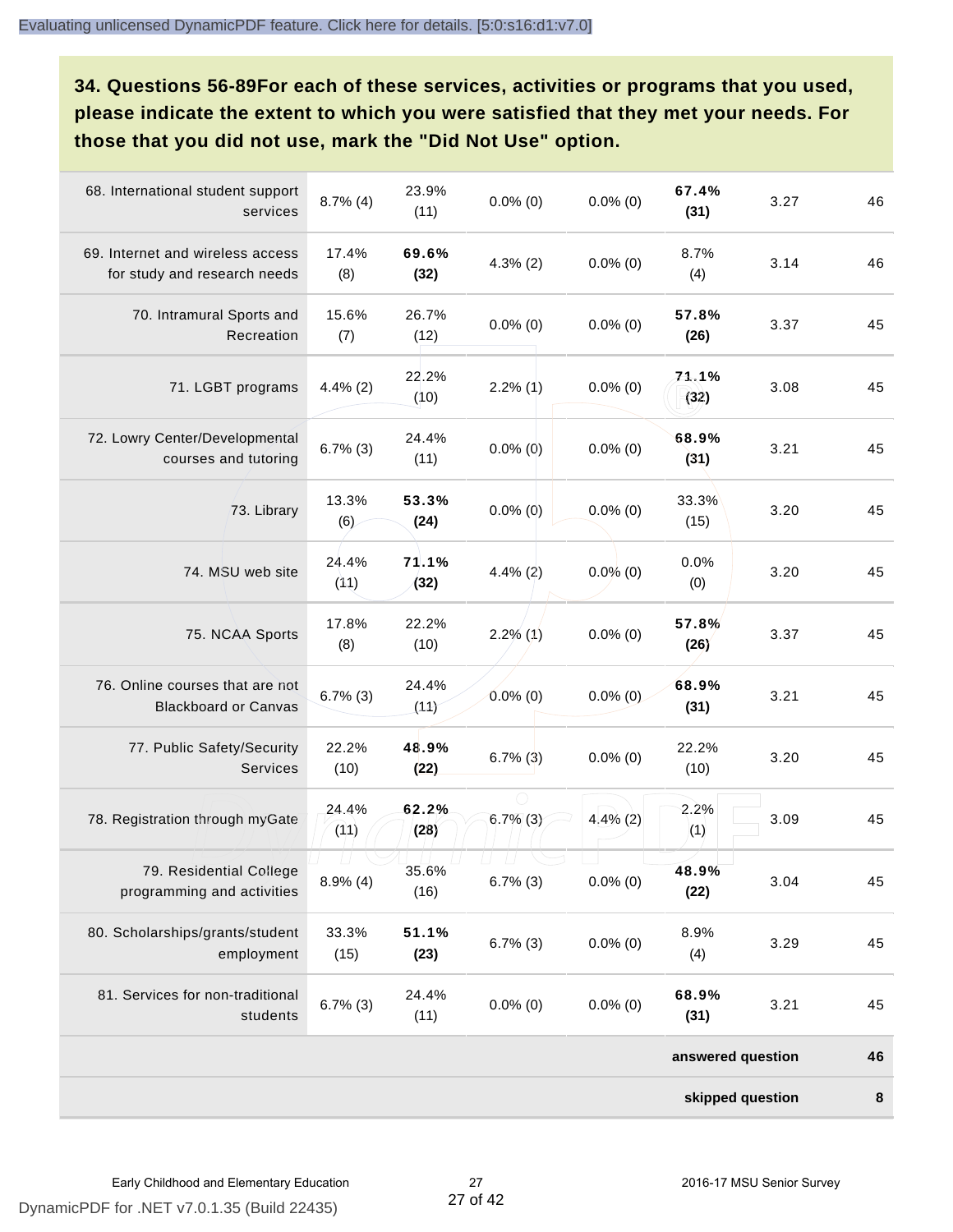**34. Questions 56-89For each of these services, activities or programs that you used, please indicate the extent to which you were satisfied that they met your needs. For those that you did not use, mark the "Did Not Use" option.**

| 82. Student Disability Services<br>(SDS) | $6.7\%$ (3)   | $20.0\%$ (9)  | $0.0\%$ (0) | $0.0\%$ (0) | 73.3%<br>(33)     | 3.25 | 45 |
|------------------------------------------|---------------|---------------|-------------|-------------|-------------------|------|----|
| 83. Transcript requests                  | 13.3%<br>(6)  | 57.8%<br>(26) | $4.4\%$ (2) | $2.2\%$ (1) | 22.2%<br>(10)     | 3.06 | 45 |
| 84. Student Support Services<br>(SSS)    | 11.1%<br>(5)  | 31.1%<br>(14) | $0.0\%$ (0) | $0.0\%$ (0) | 57.8%<br>(26)     | 3.26 | 45 |
| 85. Transfer Center                      | 15.6%<br>(7)  | 35.6%<br>(16) | $0.0\%$ (0) | $4.4\%$ (2) | 44.4%<br>(20)     | 3.12 | 45 |
| 86. University Counseling Services       | $6.7\%$ (3)   | 24.4%<br>(11) | $0.0\%$ (0) | $4.4\%$ (2) | 64.4%<br>(29)     | 2.94 | 45 |
| 87. Veteran Services                     | $4.5\%$ (2)   | 18.2% (8)     | $0.0\%$ (0) | $2.3\%$ (1) | 75.0%<br>(33)     | 3.00 | 44 |
| 88. Wellness Center                      | 26.7%<br>(12) | 31.1%<br>(14) | $0.0\%$ (0) | $0.0\%$ (0) | 42.2%<br>(19)     | 3.46 | 45 |
| 89. Women's Center                       | 11.1%<br>(5)  | 20.0% (9)     | $0.0\%$ (0) | $2.2\%$ (1) | 66.7%<br>(30)     | 3.20 | 45 |
|                                          |               |               |             |             | answered question |      | 46 |

**skipped question 8**

DynamicPDF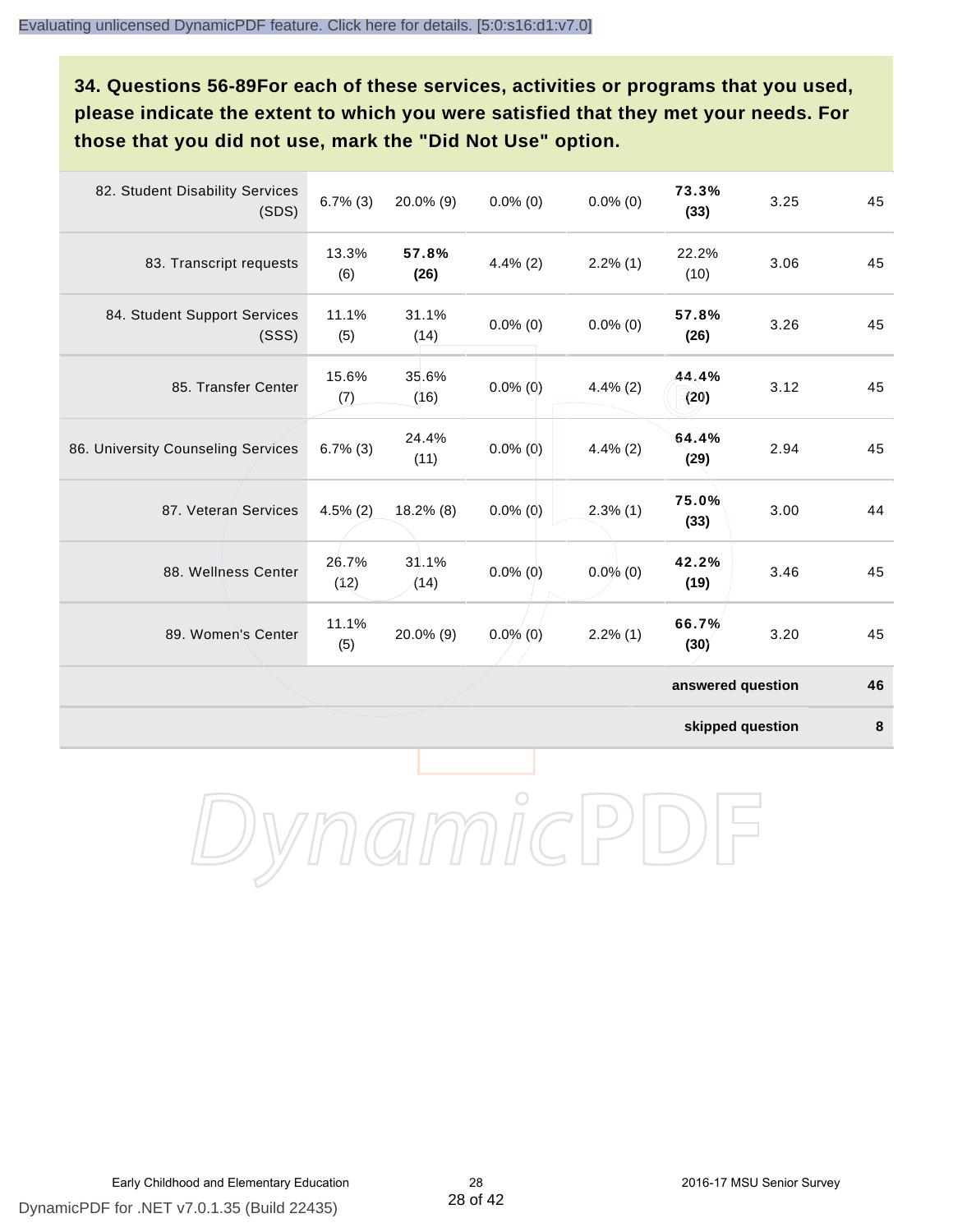#### **35. 90. To what extent did you participate in Residential College activities?**

|                     | Response<br>Percent   | Response<br>Count |
|---------------------|-----------------------|-------------------|
| Did not participate | 55.6%                 | 25                |
| Frequently          | 6.7%                  | $\mathbf{3}$      |
| Occasionally        | 20.0%                 | $\boldsymbol{9}$  |
| Seldom              | 17.8%                 | $\,8\,$           |
|                     | answered question     | 45                |
|                     | skipped question      | $\boldsymbol{9}$  |
|                     | ynamicPl<br>$\bigcup$ |                   |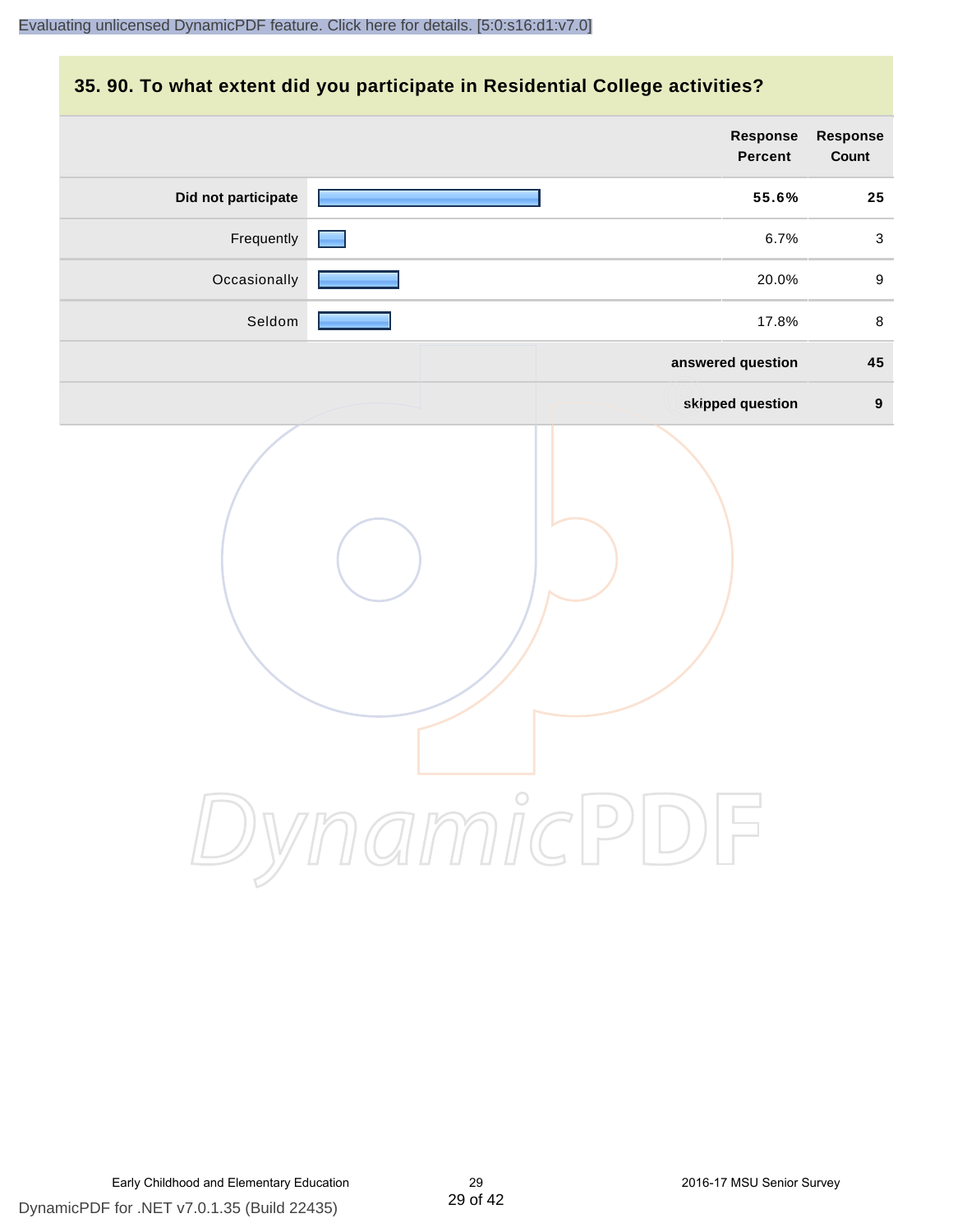#### **35. 90. To what extent did you participate in Residential College activities?**

| answered question |  | 45 |
|-------------------|--|----|
|-------------------|--|----|

#### **36. 91. Which phrase best describes your opinion of Residential Colleges?**

| Not familiar with Residential<br><b>Colleges</b> | 35.6%             | 16               |
|--------------------------------------------------|-------------------|------------------|
|                                                  |                   |                  |
| Very positive                                    | 22.2%             | 10               |
| Positive                                         | 33.3%             | 15               |
| Negative                                         | 6.7%              | $\mathbf{3}$     |
| П<br>Very negative                               | 2.2%              | 1                |
|                                                  | answered question | 45               |
|                                                  | skipped question  | $\boldsymbol{9}$ |

**37. 92. When you graduate how many times will you have studied abroad during your university career?**

|               | <b>Response</b><br>Percent                          | <b>Response</b><br>Count |
|---------------|-----------------------------------------------------|--------------------------|
| <b>None</b>   | $\overline{a}$<br>$\overline{\phantom{a}}$<br>77.8% | 35                       |
| One           | 15.6%                                               | $\overline{7}$           |
| Two           | 6.7%                                                | 3                        |
| Three or more | 0.0%                                                | $\mathbf 0$              |
|               | answered question                                   | 45                       |
|               | skipped question                                    | $\boldsymbol{9}$         |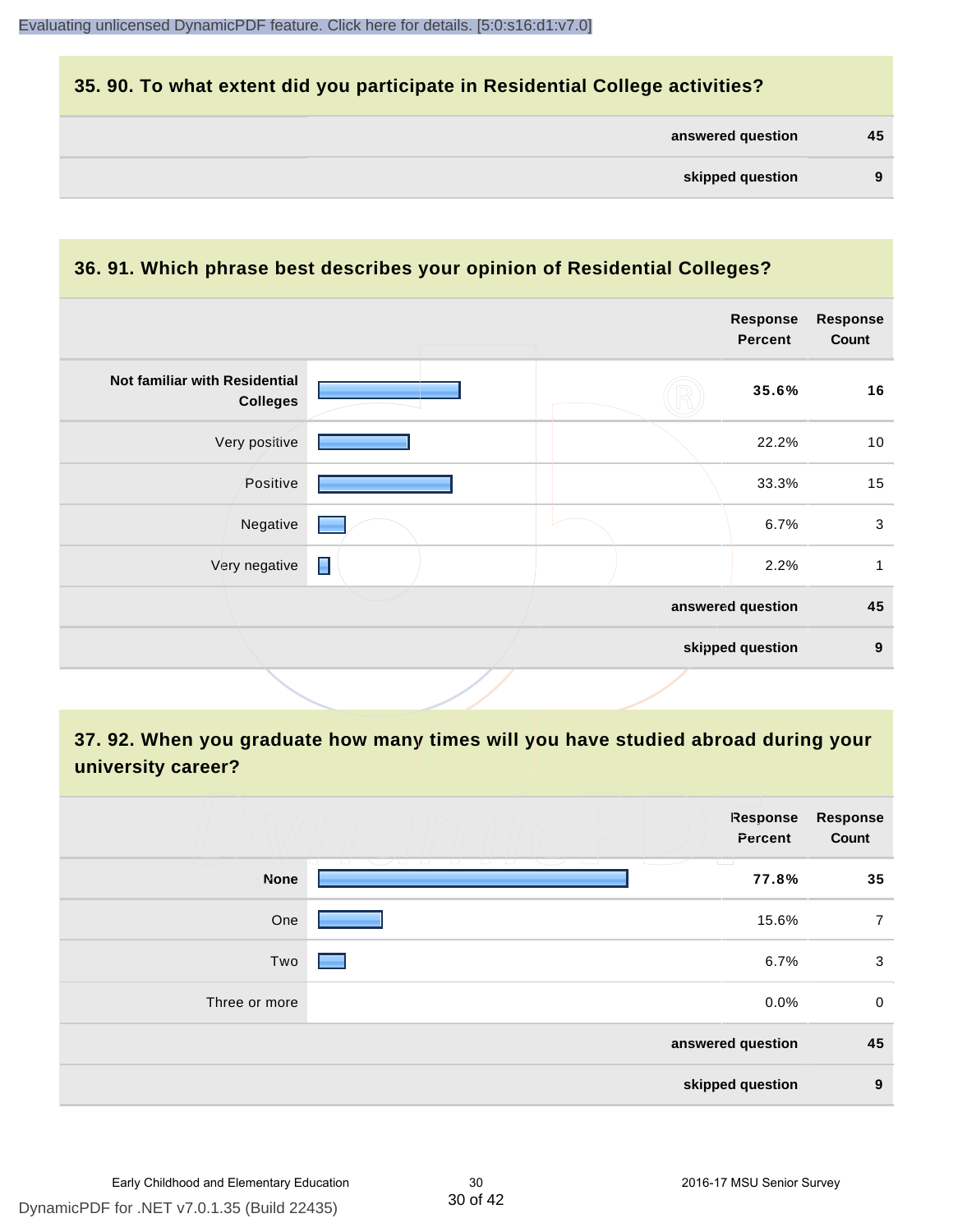#### **38. Questions 93-102 The University has formulated ten desired "Characteristics of the Murray State University Graduate." Please indicate how effective your MSU experience was in enhancing your abilities in each area.**

|                                                                                                                                                                      | <b>Very</b><br>effective | <b>Effective</b> | Ineffective  | <b>Very</b><br>ineffective | Rating<br>Average | Rating<br><b>Count</b> |
|----------------------------------------------------------------------------------------------------------------------------------------------------------------------|--------------------------|------------------|--------------|----------------------------|-------------------|------------------------|
| 93. Engage in mature,<br>independent and creative thought<br>and express that thought<br>effectively in oral and written<br>communication;                           | 29.5% (13)               | 68.2% (30)       | $2.3\%$ (1)  | $0.0\%$ (0)                | 3.27              | 44                     |
| 94. Understand and apply the<br>critical and scientific<br>methodologies that academic<br>disciplines employ to discover<br>knowledge and ascertain its<br>validity; | 22.7% (10)               | 68.2% (30)       | $6.8\%$ (3)  | $2.3\%$ (1)                | 3.11              | 44                     |
| 95. Apply sound standards of<br>information gathering, analysis<br>and evaluation to reach logical<br>decisions;                                                     | 27.3% (12)               | 63.6% (28)       | $6.8\%$ (3)  | $2.3\%$ (1)                | 3.16              | 44                     |
| 96. Understand the roles and<br>applications of science and<br>technology in the solution of the<br>problems of a changing world;                                    | 25.0% (11)               | 61.4% (27)       | $11.4\%$ (5) | $2.3\%$ (1)                | 3.09              | 44                     |
| 97. Demonstrate a critical<br>understanding of the world's<br>historical, literary, philosophical<br>and artistic traditions;                                        | 20.5% (9)                | 63.6% (28)       | $11.4\%$ (5) | $4.5\%$ (2)                | 3.00              | 44                     |
| 98. Understand the dynamics of<br>cultural diversity, of competing<br>economic and political systems,<br>and of complex moral and ethical<br>issues;                 | 25.0% (11)               | 63.6% (28)       | $9.1\%$ (4)  | $2.3\%$ (1)                | 3.11              |                        |
| 99. Understand the nature of and<br>engage in ethical behavior and<br>responsible citizenship;                                                                       | 27.3% (12)               | 65.9% (29)       | $6.8\%$ (3)  | $0.0\%$ (0)                | 3.20              | 44                     |
|                                                                                                                                                                      |                          |                  |              |                            | answered question | 44                     |
|                                                                                                                                                                      |                          |                  |              |                            | skipped question  | 10                     |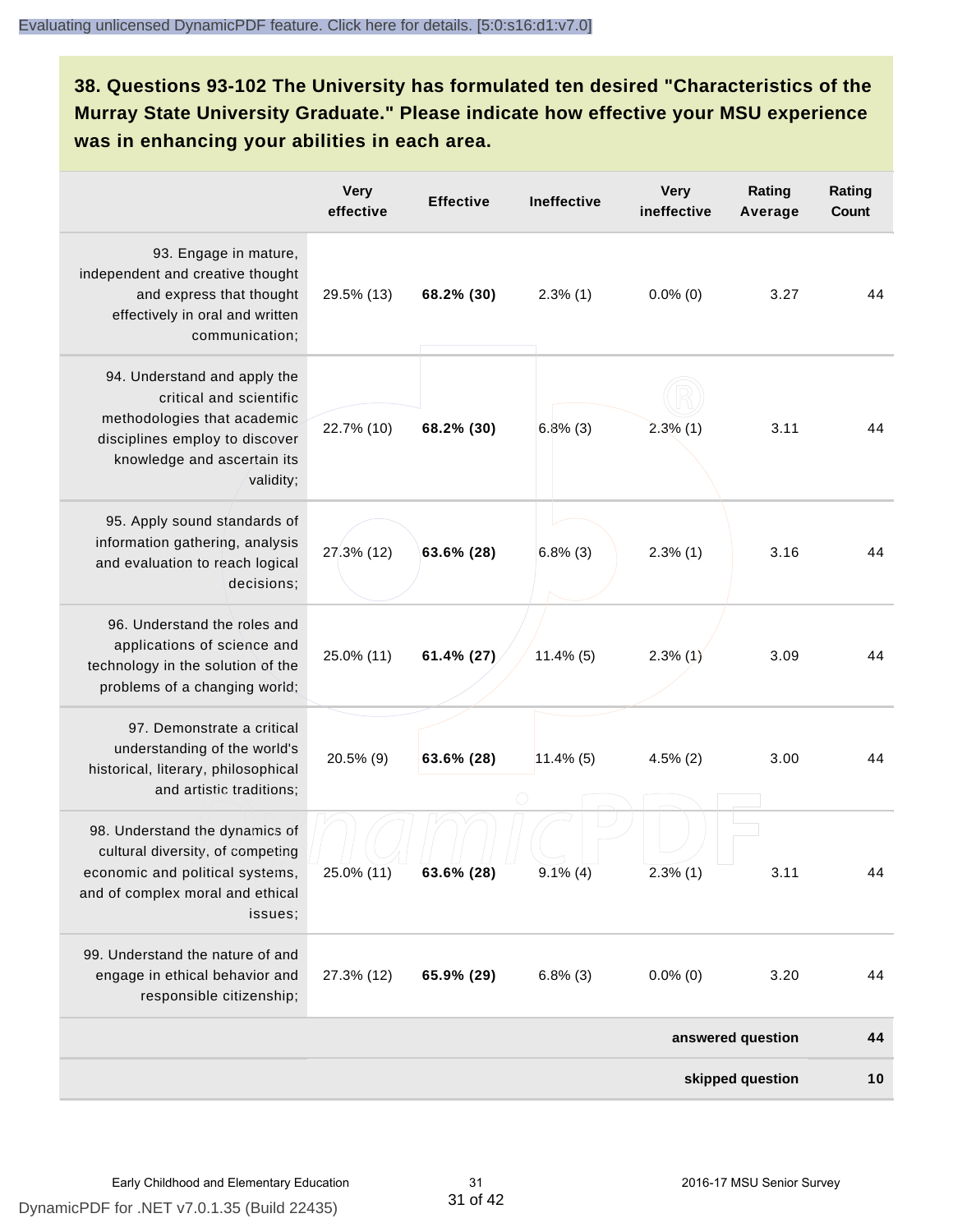#### **38. Questions 93-102 The University has formulated ten desired "Characteristics of the Murray State University Graduate." Please indicate how effective your MSU experience was in enhancing your abilities in each area.**

| 100. Understand the importance of<br>the behaviors necessary to<br>maintain a healthy lifestyle; | 25.0% (11) | 63.6% (28) | $11.4\%$ (5) | $0.0\%$ (0)                             | 3.14             | 44 |
|--------------------------------------------------------------------------------------------------|------------|------------|--------------|-----------------------------------------|------------------|----|
| 101. Demonstrate mastery of a<br>chosen field of study;                                          | 27.3% (12) | 70.5% (31) | $2.3\%$ (1)  | $0.0\%$ (0)                             | 3.25             | 44 |
| 102. Value intellectual pursuit and<br>continuous learning in a changing<br>world.               | 25.0% (11) | 70.5% (31) | $4.5\%$ (2)  | $0.0\%$ (0)<br>$(\widehat{\mathbb{R}})$ | 3.20             | 44 |
|                                                                                                  |            |            |              | answered question                       |                  | 44 |
|                                                                                                  |            |            |              |                                         | skipped question | 10 |
|                                                                                                  |            |            |              |                                         |                  |    |
|                                                                                                  |            |            |              |                                         |                  |    |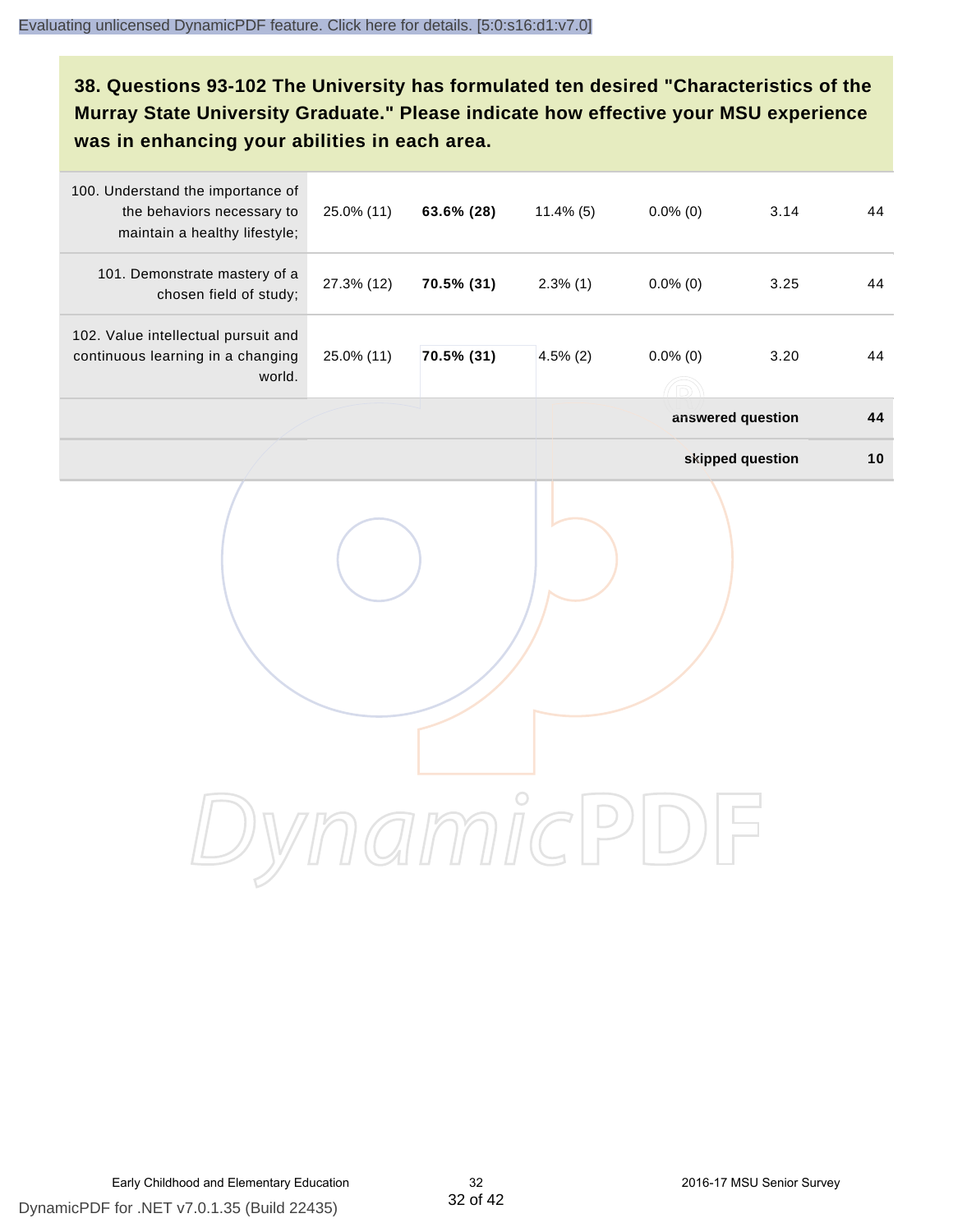### **39. 103. What do you expect to do after you graduate? Response Percent** I am unsure of my immediate  $\blacksquare$ 2.2% 1 plans. I will continue working in the position I now have. I will work at a position I recently accepted. I will do additional undergraduate work.

|  | 84.8% | 39                                    |
|--|-------|---------------------------------------|
|  | 0.0%  | $\mathbf 0$                           |
|  | 4.3%  | $\overline{2}$                        |
|  | 0.0%  | $\mathbf 0$                           |
|  | 8.7%  | 4                                     |
|  | 0.0%  | $\mathbf 0$                           |
|  | 0.0%  | $\mathbf 0$                           |
|  | 0.0%  | $\mathbf 0$                           |
|  | 0.0%  | $\pmb{0}$                             |
|  |       | 46                                    |
|  |       | $\boldsymbol{8}$                      |
|  |       | answered question<br>skipped question |



**Response Count**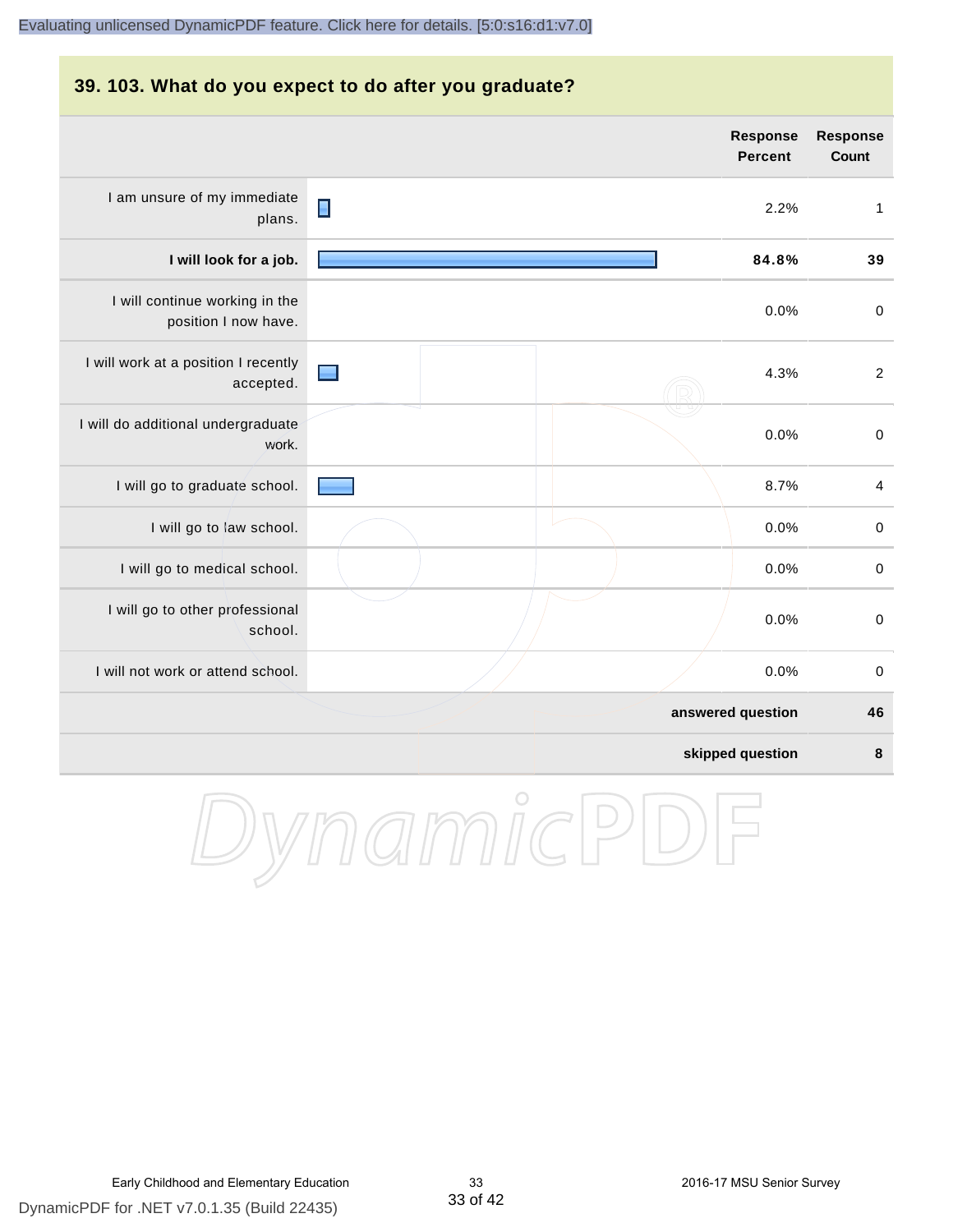### **39. 103. What do you expect to do after you graduate? answered question 46 skipped question 8**

#### **40. 104. If you are already employed, how closely related is your job to your field of study?**

|                     |                                                                                                                                                                                                                                | Response<br><b>Percent</b> | Response<br>Count |
|---------------------|--------------------------------------------------------------------------------------------------------------------------------------------------------------------------------------------------------------------------------|----------------------------|-------------------|
| Extremely close     |                                                                                                                                                                                                                                | 13.6%                      | $\,6\,$           |
| Somewhat close      |                                                                                                                                                                                                                                | 18.2%                      | $\,8\,$           |
| Somewhat different  |                                                                                                                                                                                                                                | 0.0%                       | $\pmb{0}$         |
| Extremely different | e de la partie de la partie de la partie de la partie de la partie de la partie de la partie de la partie de la partie de la partie de la partie de la partie de la partie de la partie de la partie de la partie de la partie | 4.5%                       | $\overline{2}$    |
| I cannot determine  | $\blacksquare$                                                                                                                                                                                                                 | 2.3%                       | $\mathbf{1}$      |
| Does not apply      |                                                                                                                                                                                                                                | 61.4%                      | ${\bf 27}$        |
|                     |                                                                                                                                                                                                                                | answered question          | 44                |
|                     |                                                                                                                                                                                                                                | skipped question           | 10                |
|                     | $H$ $H$ $H$ $C$                                                                                                                                                                                                                |                            |                   |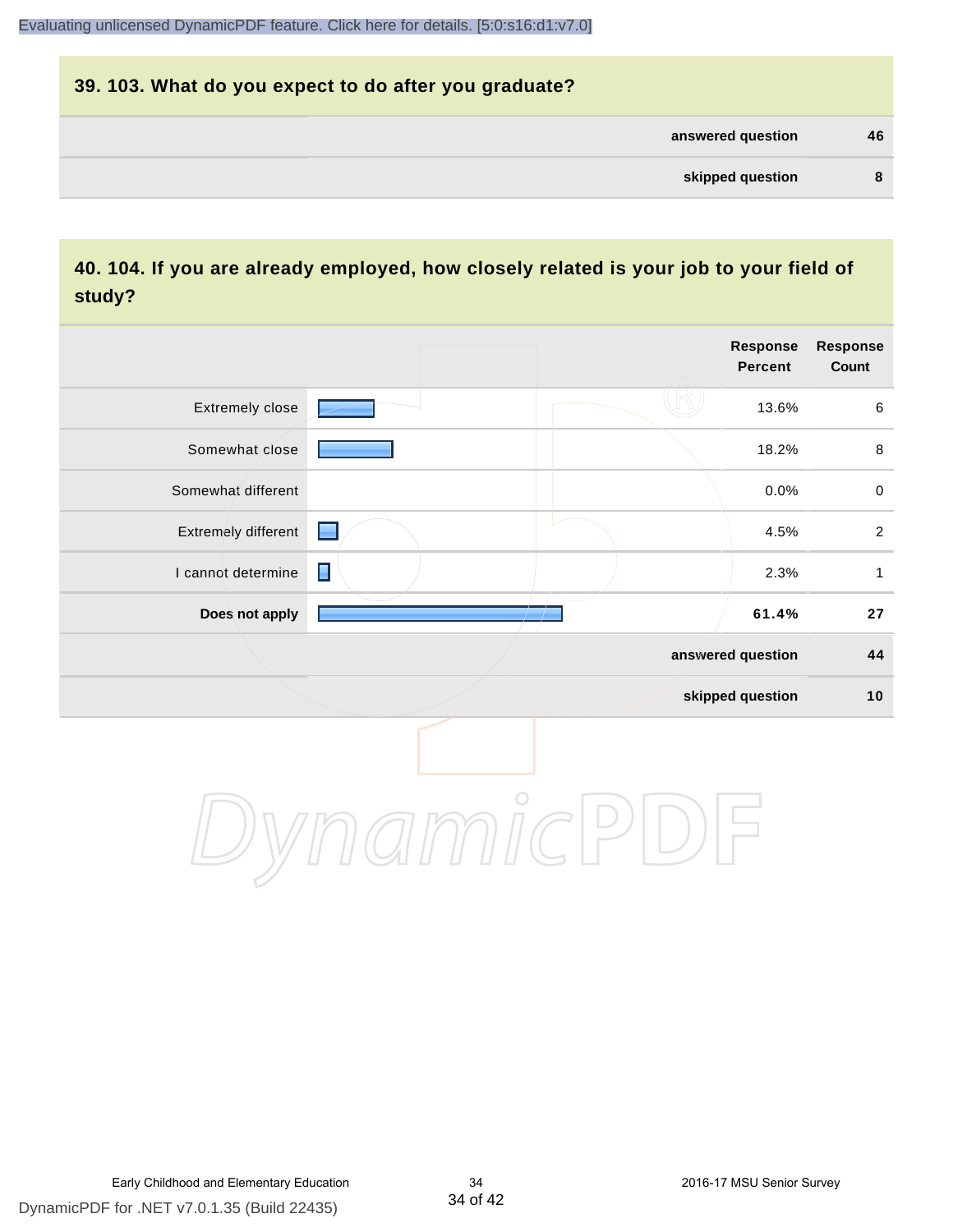#### **41. 105. If you intend to work full-time, what do you expect your salary to be?**

|                     | <b>Response</b><br><b>Percent</b> | Response<br>Count       |
|---------------------|-----------------------------------|-------------------------|
| Above \$75,000      | $\blacksquare$<br>2.2%            | $\mathbf{1}$            |
| \$65,000 - \$75,000 | 0.0%                              | $\pmb{0}$               |
| \$55,000 - \$64,999 | 0.0%                              | $\pmb{0}$               |
| \$45,000 - \$54,999 | 8.7%                              | $\overline{4}$          |
| \$35,000 - \$44,999 | 65.2%                             | $\bf{30}$               |
| \$25,000 - \$34,999 | 13.0%                             | $\,6\,$                 |
| Below \$25,000      | $\blacksquare$<br>2.2%            | $\mathbf{1}$            |
| Does not apply      | 8.7%                              | $\overline{\mathbf{4}}$ |
|                     | answered question                 | 46                      |
|                     | skipped question                  | $\pmb{8}$               |
|                     |                                   |                         |
|                     | $\bigcirc$                        |                         |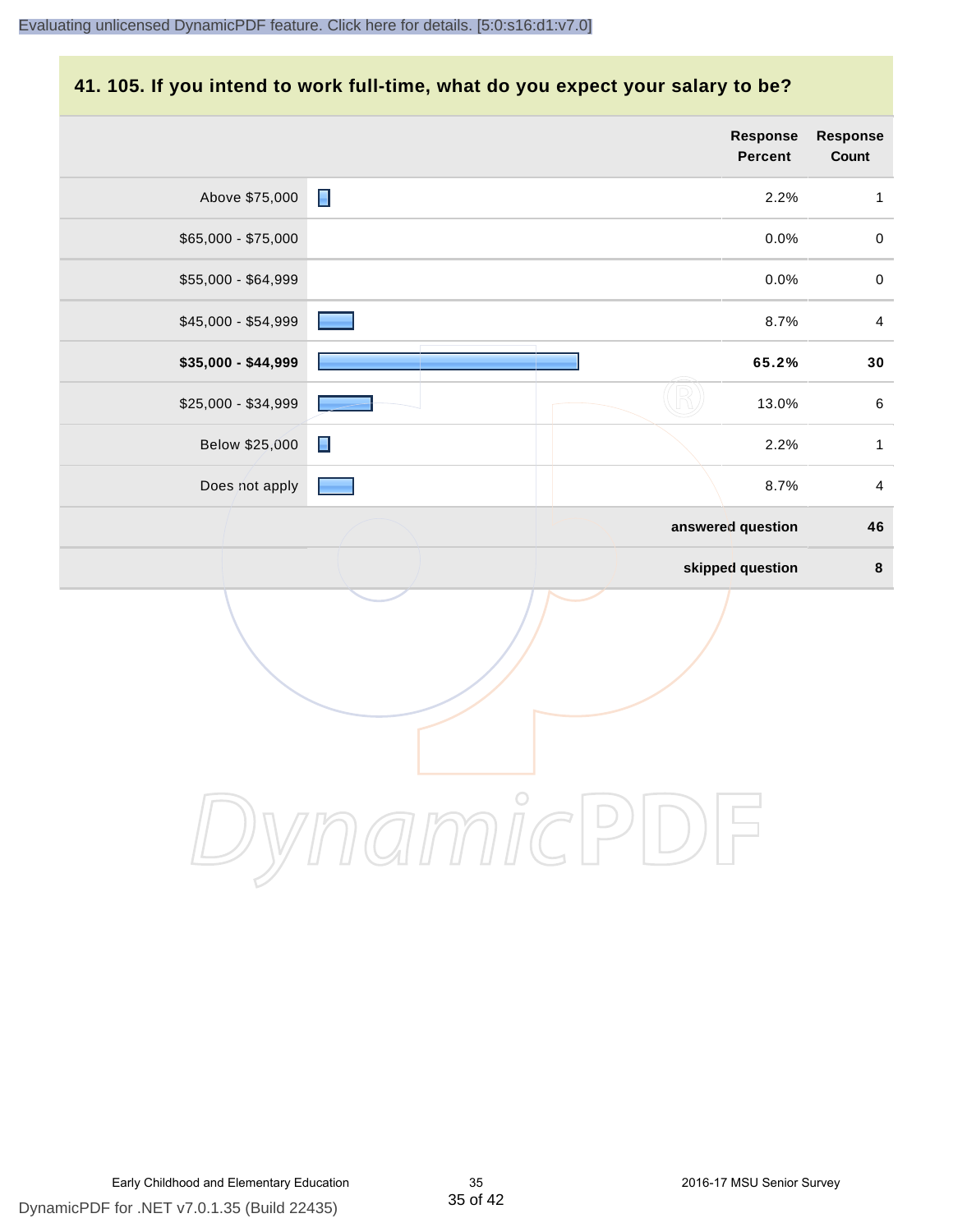#### **41. 105. If you intend to work full-time, what do you expect your salary to be?**

| answered question | 46 |
|-------------------|----|
|                   |    |

#### **42. 106. If you intend to continue your education, please indicate which statement best describes the institution you will attend.**

|                                        |  | Response<br><b>Percent</b> | <b>Response</b><br>Count |
|----------------------------------------|--|----------------------------|--------------------------|
| <b>Murray State University</b>         |  | 32.6%                      | 14                       |
| University/College in Kentucky         |  | 25.6%                      | 11                       |
| University/College outside<br>Kentucky |  | 20.9%                      | 9                        |
| Does not apply                         |  | 20.9%                      | 9                        |
|                                        |  | answered question          | 43                       |
|                                        |  | skipped question           | 11                       |
|                                        |  |                            |                          |

#### **43. 107. "I would recommend Murray State University to a prospective student."**

|                       |                                | Response<br>Percent | <b>Response</b><br>Count |
|-----------------------|--------------------------------|---------------------|--------------------------|
| <b>Strongly agree</b> |                                | 50.0%               | 23                       |
| Agree                 | $\overline{a}$<br>$\perp$<br>ப | 37.0%               | 17                       |
| Disagree              |                                | 13.0%               | 6                        |
| Strongly disagree     |                                | 0.0%                | $\mathbf 0$              |
| answered question     |                                | 46                  |                          |
|                       |                                | skipped question    | 8                        |
|                       |                                |                     |                          |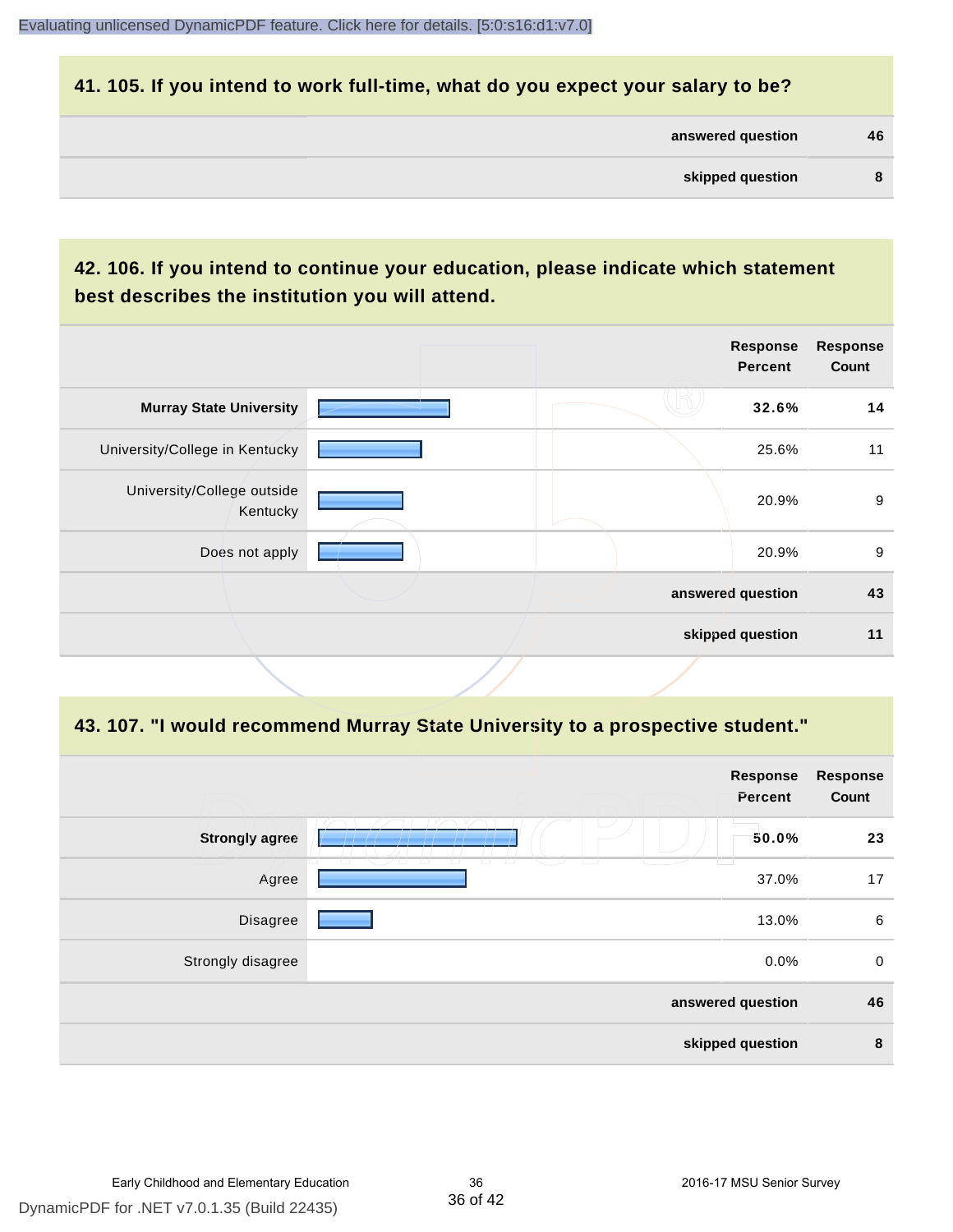|                   | Response<br>Count |
|-------------------|-------------------|
|                   | 2                 |
| answered question | $\overline{2}$    |
| skipped question  | 52                |

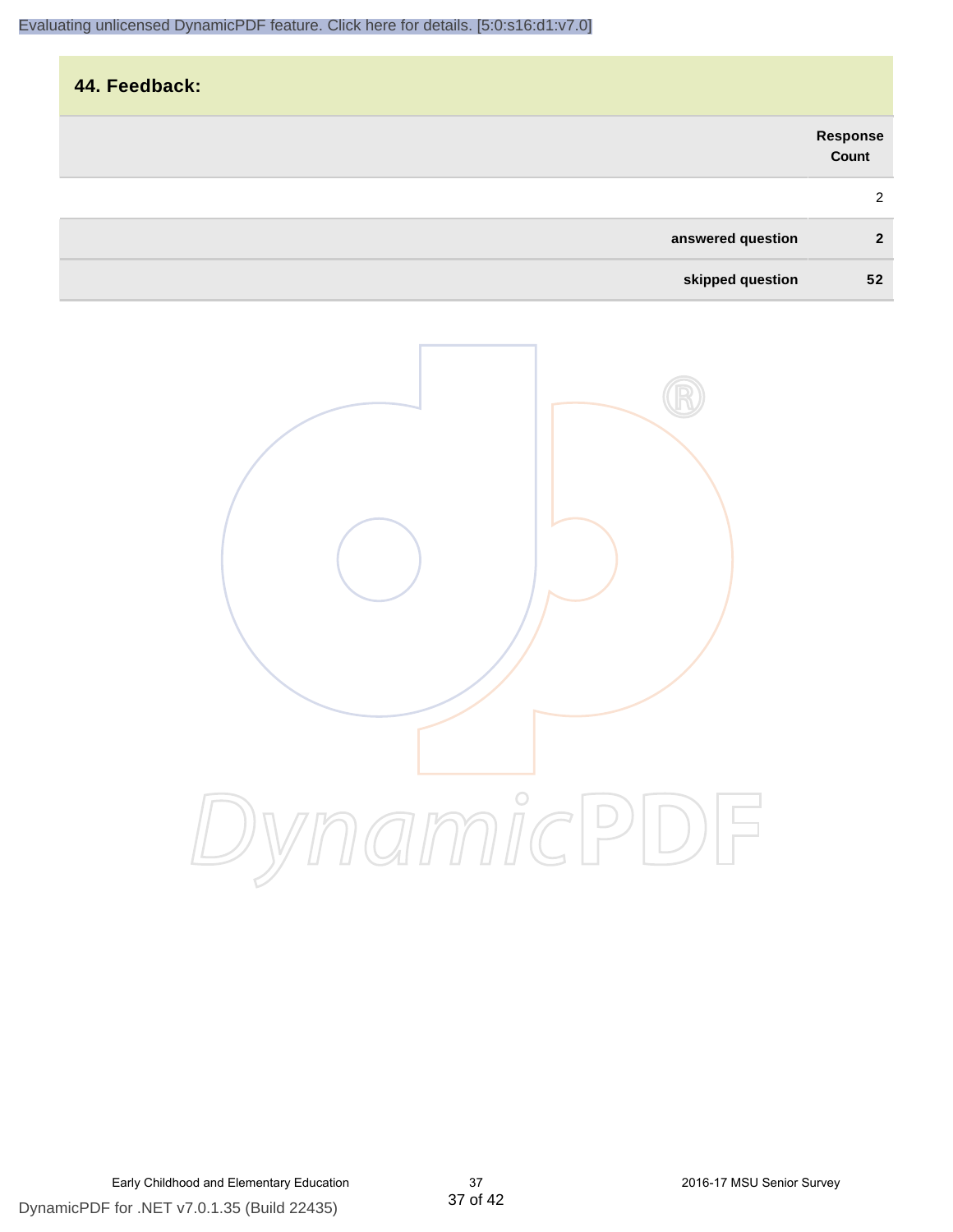|                                                 | <b>Response</b><br><b>Percent</b> | <b>Response</b><br>Count |
|-------------------------------------------------|-----------------------------------|--------------------------|
| Accounting                                      | 0.0%                              | $\mathbf 0$              |
| Advertising                                     | 0.0%                              | $\pmb{0}$                |
| <b>Business Administration</b><br>(associate's) | 0.0%                              | $\pmb{0}$                |
| <b>Business Administration</b><br>(bachelor's)  | 0.0%                              | $\pmb{0}$                |
| <b>Business GIS (certificate)</b>               | 0.0%                              | $\mathbf 0$              |
| <b>Computer Information Systems</b>             | 0.0%                              | $\pmb{0}$                |
| <b>Computer Science</b>                         | 0.0%                              | $\mathbf 0$              |
| Economics                                       | 0.0%                              | $\pmb{0}$                |
| Finance                                         | 0.0%                              | $\pmb{0}$                |
| <b>Graphic Communications Media</b>             | 0.0%                              | $\mathbf 0$              |
| <b>International Business</b>                   | 0.0%                              | $\pmb{0}$                |
| Journalism                                      | 0.0%                              | $\mathbf 0$              |
| Management                                      | 0.0%                              | $\pmb{0}$                |
| Marketing                                       | 0.0%                              | $\,0\,$                  |
| Organizational Communication                    | 0.0%                              | $\pmb{0}$                |
| <b>Public Relations</b>                         | 0.0%                              | $\mathbf 0$              |
| <b>Television Production</b>                    | 0.0%                              | $\mathsf 0$              |
| <b>Telecommunications Systems</b><br>Mgmt       | 0.0%                              | $\mathbf 0$              |
|                                                 | answered question                 | $\pmb{0}$                |
|                                                 | skipped question                  | 54                       |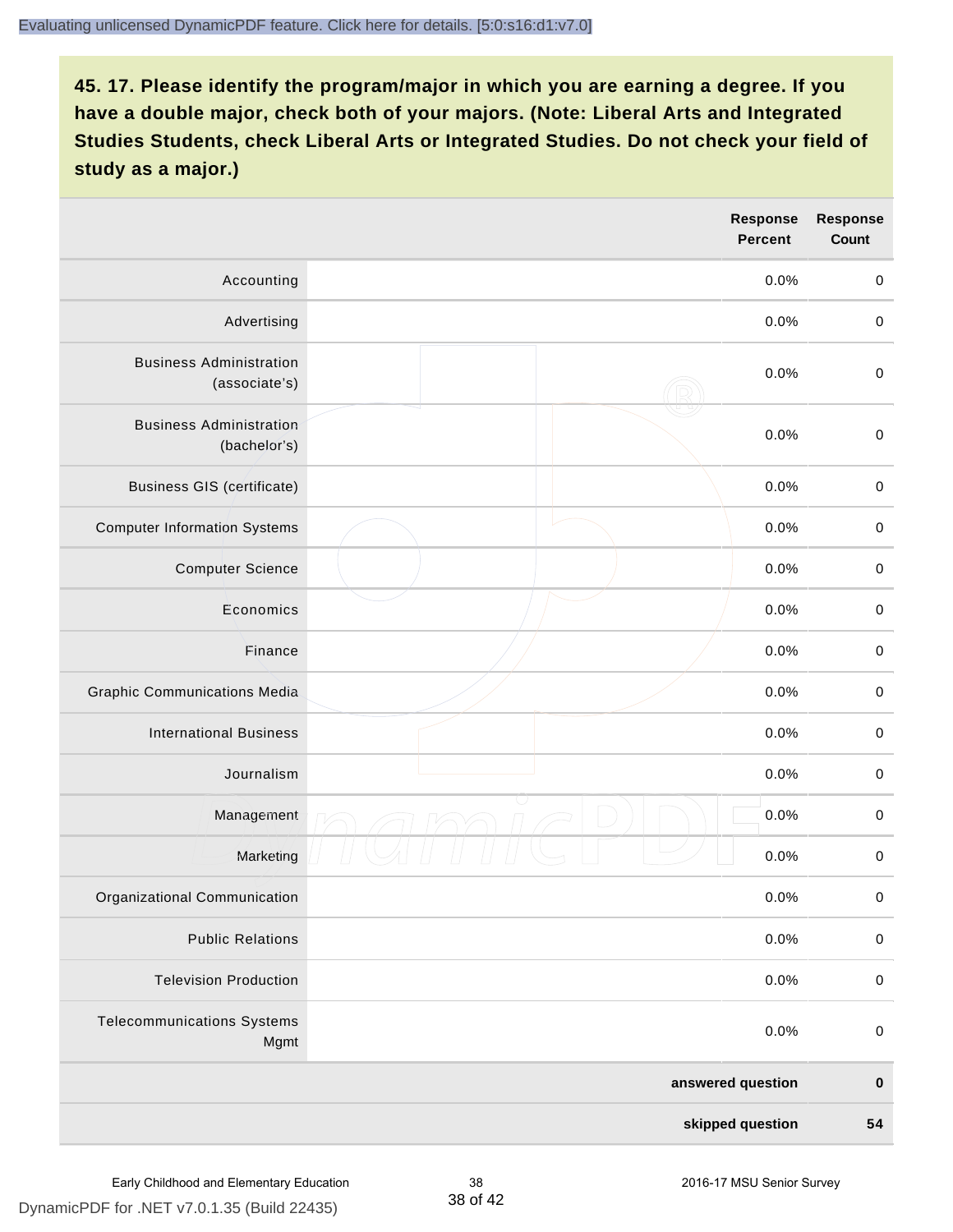| <b>Career &amp; Technical Education</b><br>(associate's) | 0.0%              | $\pmb{0}$   |
|----------------------------------------------------------|-------------------|-------------|
| <b>Career &amp; Technical Education</b><br>(bachelor's)  | 0.0%              | $\mathbf 0$ |
| <b>Criminal Justice</b>                                  | 0.0%              | $\pmb{0}$   |
| <b>Elementary School Education</b>                       | 0.0%              | $\pmb{0}$   |
| Health & Physical Education                              | 0.0%              | $\pmb{0}$   |
| Interdisciplinary Early Childhood<br>Education           | 0.0%              | $\pmb{0}$   |
| Learning & Behavior Disorders                            | 0.0%              | $\pmb{0}$   |
| Middle School Education                                  | 0.0%              | $\mathbf 0$ |
| <b>Recreation &amp; Leisure Services</b>                 | 0.0%              | $\mathbf 0$ |
| Social Work                                              | 0.0%              | $\mathbf 0$ |
| Youth & Nonprofit Leadership                             | 0.0%              | $\mathbf 0$ |
| Art                                                      | 0.0%              | $\pmb{0}$   |
| Creative Writing (BFA)                                   | 0.0%              | $\pmb{0}$   |
| English                                                  | 0.0%              | $\pmb{0}$   |
| English Education (TESOL)                                | 0.0%              | $\pmb{0}$   |
| Philosophy                                               | 0.0%              | 0           |
| <b>International Affairs</b>                             | 0.0%              | $\pmb{0}$   |
| <b>Political Science</b>                                 | 0.0%              | $\mathbf 0$ |
| <b>Public Administration</b>                             | 0.0%              | $\mathbf 0$ |
|                                                          | answered question | $\pmb{0}$   |
|                                                          | skipped question  | 54          |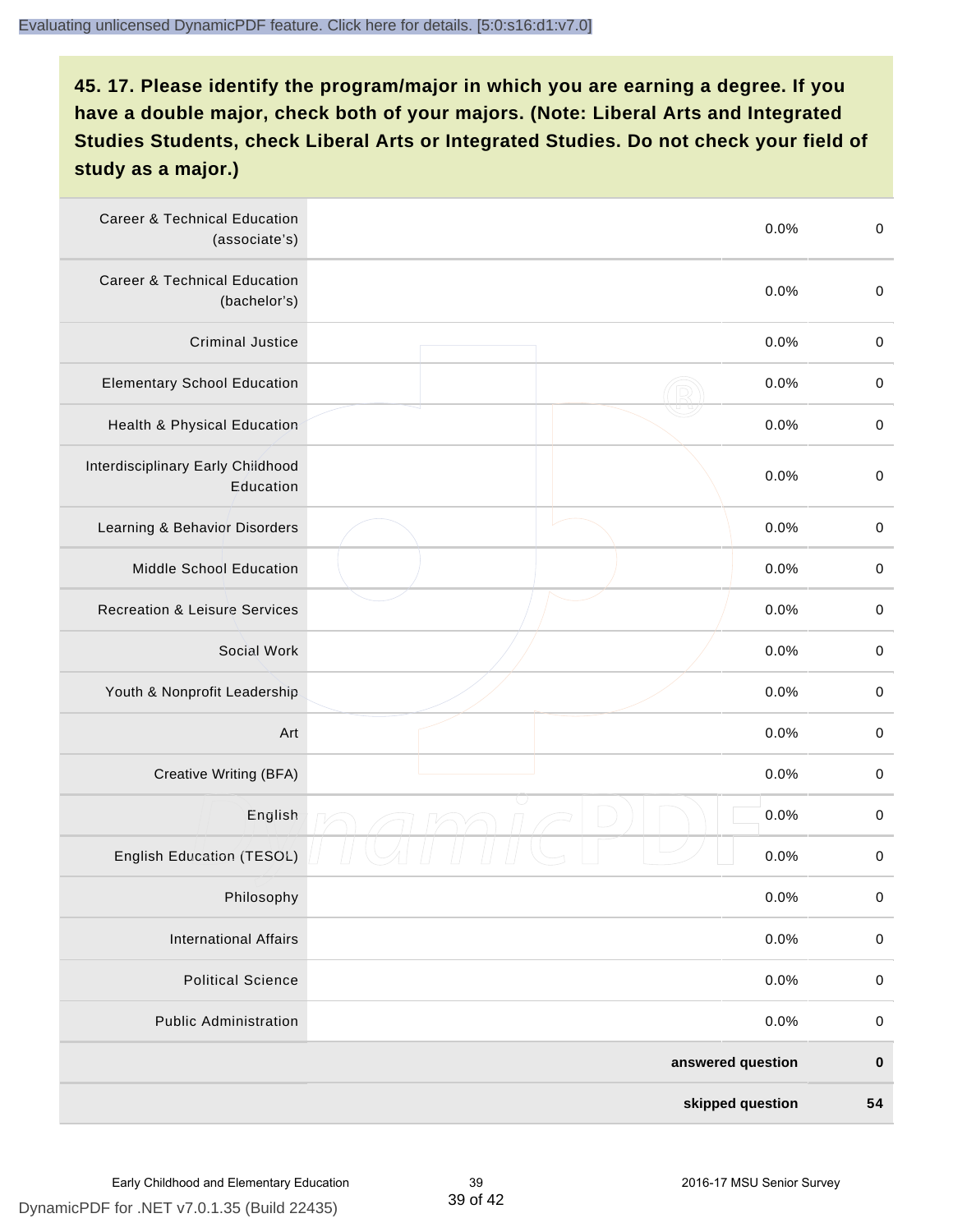| Sociology                                     |                  | 0.0%<br>$\mathbf 0$    |
|-----------------------------------------------|------------------|------------------------|
| History                                       |                  | $0.0\%$<br>$\mathbf 0$ |
| <b>Liberal Arts</b>                           |                  | 0.0%<br>$\mathbf 0$    |
| French                                        |                  | 0.0%<br>$\pmb{0}$      |
| German                                        |                  | 0.0%<br>$\mathbf 0$    |
| Japanese                                      |                  | 0.0%<br>$\mathsf 0$    |
| Spanish                                       |                  | 0.0%<br>$\mathbf 0$    |
| Music                                         |                  | 0.0%<br>$\mathbf 0$    |
| <b>Music Business</b>                         |                  | $\pmb{0}$<br>0.0%      |
| Psychology                                    |                  | 0.0%<br>$\mathbf 0$    |
| Theatre                                       |                  | 0.0%<br>$\mathbf 0$    |
| Biology                                       |                  | 0.0%<br>$\mathbf 0$    |
| Wildlife & Conservation Biology               |                  | 0.0%<br>$\mathbf 0$    |
| Chemistry                                     |                  | 0.0%<br>$\pmb{0}$      |
| <b>Applied Physics</b>                        | $\bigcirc$       | 0.0%<br>$\mathbf 0$    |
| <b>Engineering Physics</b>                    |                  | 0.0%<br>$\mathbf 0$    |
| Physics                                       |                  | 0.0%<br>$\mathbf 0$    |
| Geosciences                                   |                  | 0.0%<br>$\mathbf 0$    |
| Civil Engineering Technology<br>(associate's) |                  | 0.0%<br>$\pmb{0}$      |
| Civil Engineering Technology<br>(bachelor's)  |                  | 0.0%<br>$\pmb{0}$      |
| answered question                             |                  | $\pmb{0}$              |
|                                               | skipped question | 54                     |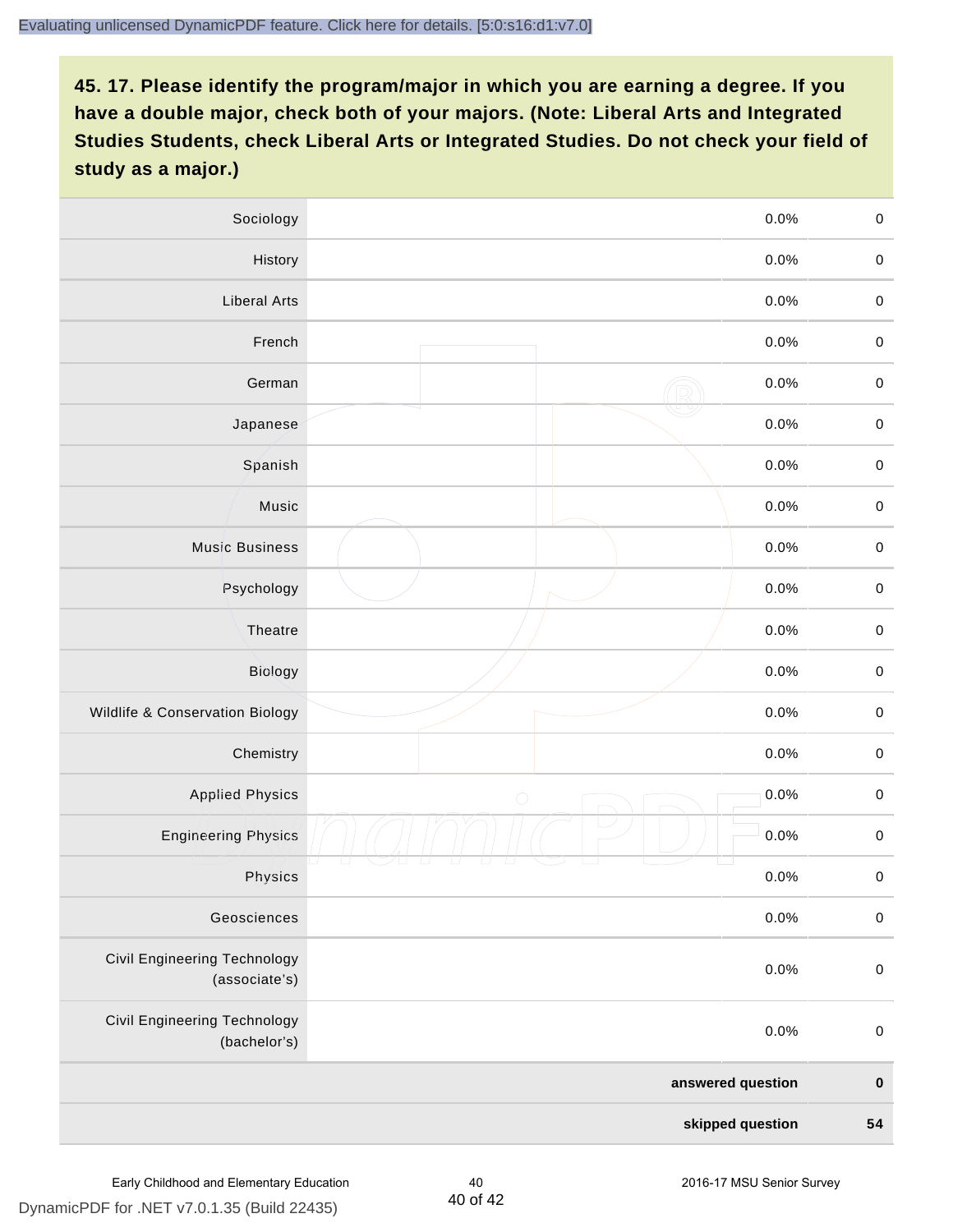| <b>Electromechanical Engineering</b><br>Technology | 0.0%              | $\mathbf 0$ |
|----------------------------------------------------|-------------------|-------------|
| <b>Engineering Graphics &amp; Design</b>           | 0.0%              | $\mathbf 0$ |
| <b>Interior Design</b>                             | 0.0%              | $\pmb{0}$   |
| Manufacturing Technology                           | 0.0%              | $\pmb{0}$   |
| Occupational Safety and Health                     | 0.0%              | $\pmb{0}$   |
| <b>Industrial Technology</b><br>(associate's)      | 0.0%              | $\pmb{0}$   |
| <b>Mathematics</b>                                 | 0.0%              | $\pmb{0}$   |
| <b>Telecommunications Systems</b><br>Mgmt          | 0.0%              | $\pmb{0}$   |
| Agricultural Science & Technology<br>(associate's) | 0.0%              | $\mathbf 0$ |
| Agricultural Science (bachelor's)                  | 0.0%              | $\mathbf 0$ |
| Animal Technology/Animal-Equine                    | 0.0%              | $\pmb{0}$   |
| Animal Technology/Vet Tech,<br>Pre-Vet             | 0.0%              | $\pmb{0}$   |
| <b>Athletic Training</b>                           | 0.0%              | $\pmb{0}$   |
| <b>Communication Disorders</b>                     | 0.0%              | $\pmb{0}$   |
| <b>Exercise Science</b>                            | 0.0%              | $\pmb{0}$   |
| Nursing                                            | 0.0%              | $\mathbf 0$ |
| Nursing/RN to BSN                                  | 0.0%              | $\pmb{0}$   |
| Nutrition, Dietetics, & Food Mgmt                  | 0.0%              | $\,0\,$     |
|                                                    | answered question | $\pmb{0}$   |
|                                                    | skipped question  | 54          |